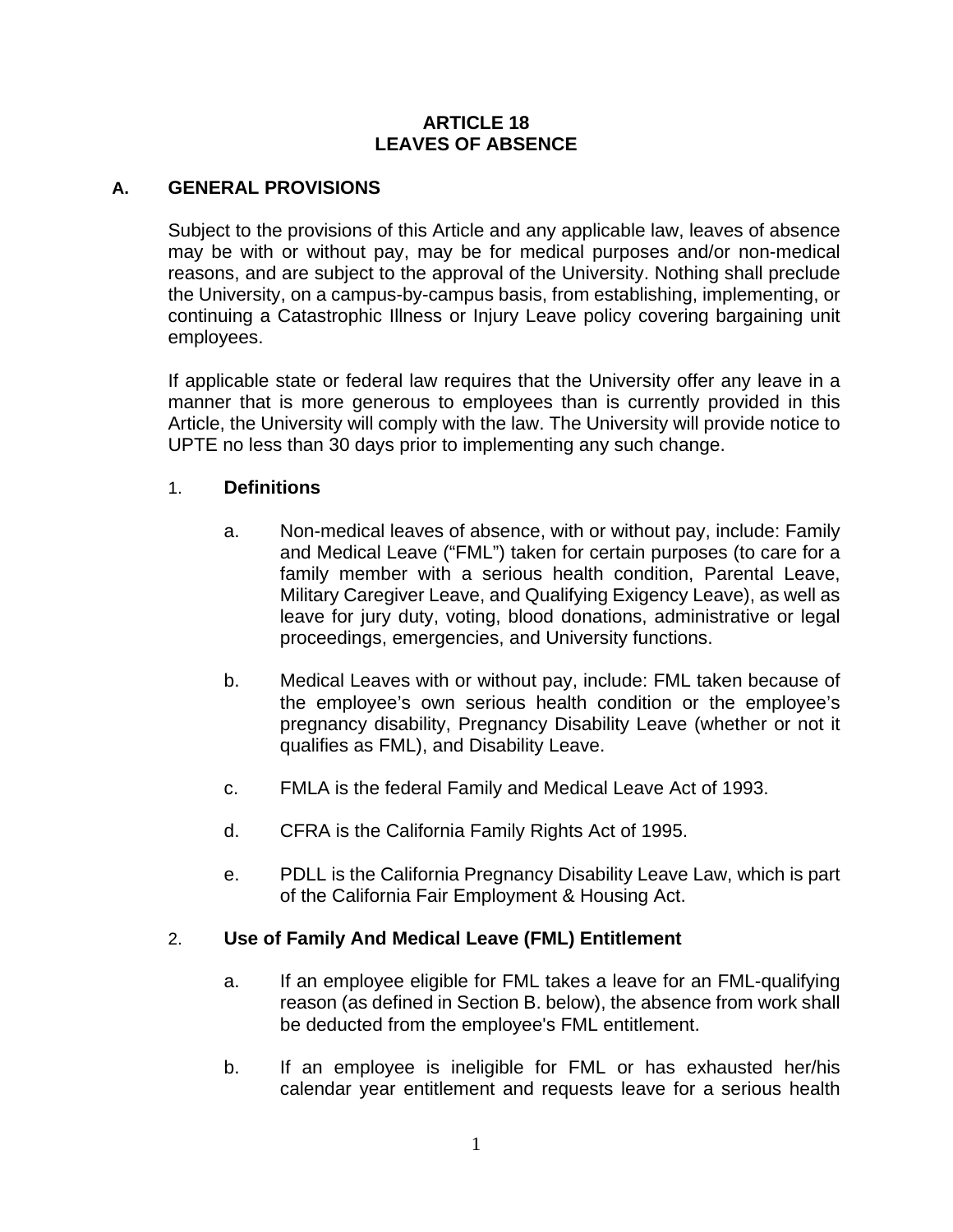condition that would qualify as a disability, an approved disability leave of absence may be provided for the period(s) an eligible employee is absent from work for verifiable medical reasons as provided in Section C. and Section D. of this Article.

# 3. **Benefit Eligibility While On Leave Without Pay**

- a. Special Benefit Eligibility for FML Leaves A benefits-eligible employee shall have University-provided health benefits continued for the period of the FML Leave in accordance with Section B.1.h. of this Article.
- b. An approved leave without pay shall not be considered a break in service.
- c. The provisions of Article 39 Sick Leave, Article 43 Vacation, and Article 4 - University Benefits shall apply when employees are on an approved leave without pay.
- d. A benefits-eligible employee on an approved leave without pay other than an FML Leave may elect to continue University-sponsored insurance coverages (as determined by plan documents and/or regulations) for the period of the leave by remitting the entire premium amount due for the period of the approved leave, in accordance with the provisions of the applicable plan(s). Regulations of the retirement systems determine the effects of leave without pay on retirement benefits. See Section B.1.h. below for Benefit Eligibility when an employee is on an unpaid FML Leave.

### 4. **Requests for Leave**

Except as provided under Section B.1.e – Family and Medical Leave (FML)/Notification below, requests for leaves of absence and extensions, with or without pay, shall be submitted in writing to the University. Such requests shall be submitted sufficiently in advance of the requested leave date to provide the University time to assess the operational impact of granting the request. All requests for leaves of absence shall contain the requested beginning and end date of the leave, and any additional information as required.

### 5. **Duration**

a. The start date of the leave, the terms of the leave and the date of return from the leave are determined when the leave is granted, and shall be communicated to the employee, in accordance with the provisions of this Article. For leaves other than FML, written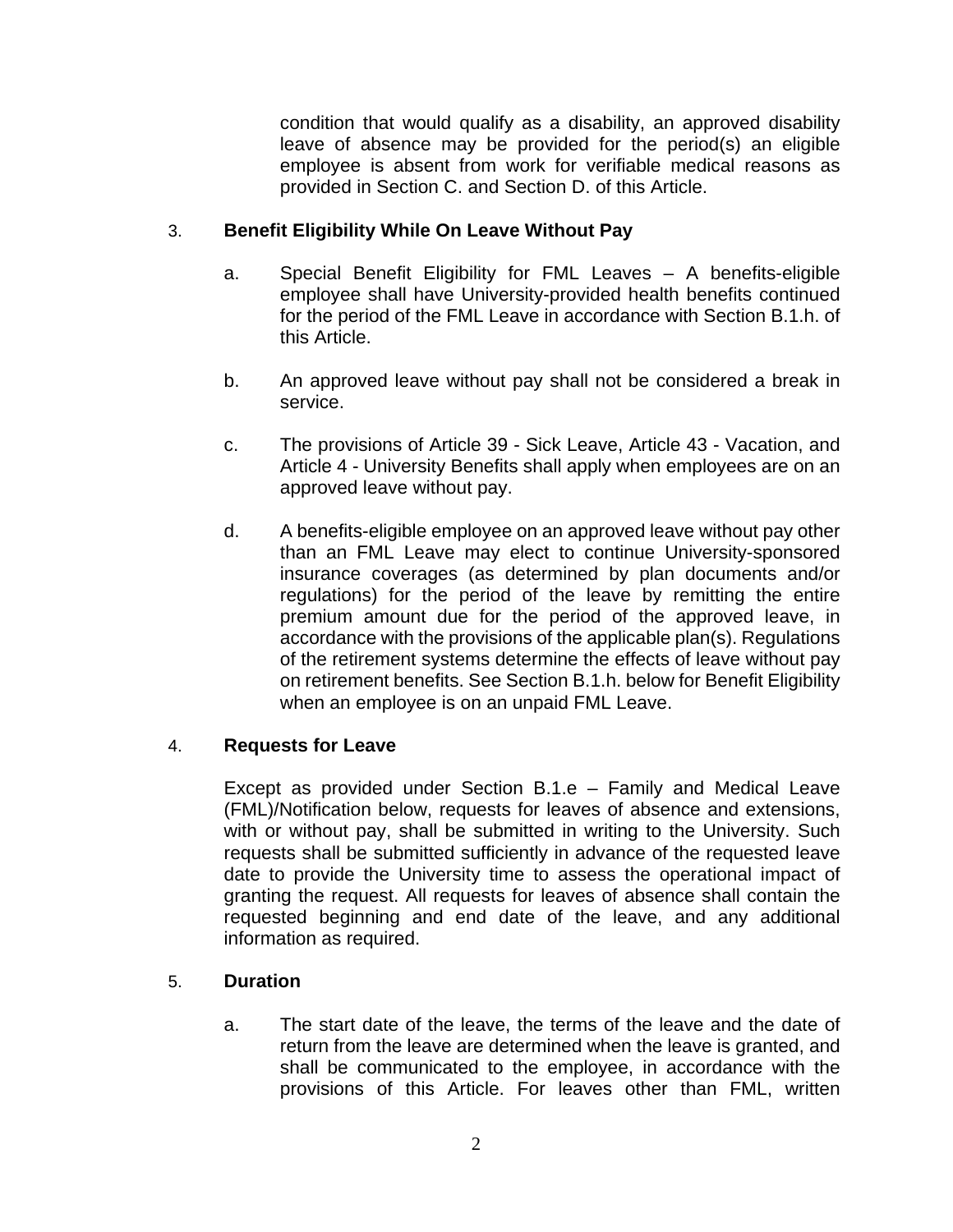confirmation shall be provided when the University determines such confirmation is appropriate. For leaves that are FML, see Section B.1.c. below.

- b. Except as provided for under Section C. Pregnancy Disability Leave, Section D. – Disability Leaves Other than Pregnancy Disability Leave, or Section F.2. – Personal Leaves of Absence Without Pay below, the aggregate maximum of leaves taken in any combination shall not exceed six (6) months in any one (1) year period unless otherwise required by law.
- c. No employee with a predetermined appointment end date or predetermined date of separation shall be granted a leave of absence beyond her/his appointment end date or the predetermined date of separation.

# 6. **Return to Work**

- a. Except as provided in Section B. Family and Medical Leave (FML), Section C. – Pregnancy Disability Leave, and Article 21 - Military Leaves, an employee who has been granted an approved leave with or without pay shall be reinstated to the same or a similar position in the same department upon expiration of the leave, in accordance with the Provisions of this Article. If the position held has been abolished or affected by layoff during the leave, the employee shall be afforded the same considerations which would have been afforded had that employee been working when the position was abolished or affected by layoff.
- b. Failure to provide a medical release to return to work, as required in Section B.1.i.(1)(b). and Section D.3. below, or as may be required in Section C.4.e., may result in the delay of reinstatement until the employee submits the required medical release certification.
- c. An employee who has exhausted her/his original leave entitlement and who has been granted additional leave under another section of this Article shall be reinstated in accordance with the provisions of the section under which the additional leave was granted. The employee shall be advised in writing, at the time the additional leave is granted.
- d. An employee who fails to return to work from a leave of absence on the approved anticipated date of return shall be considered to have abandoned her/his job, in accordance with Article  $35 -$ Resignation/Job Abandonment.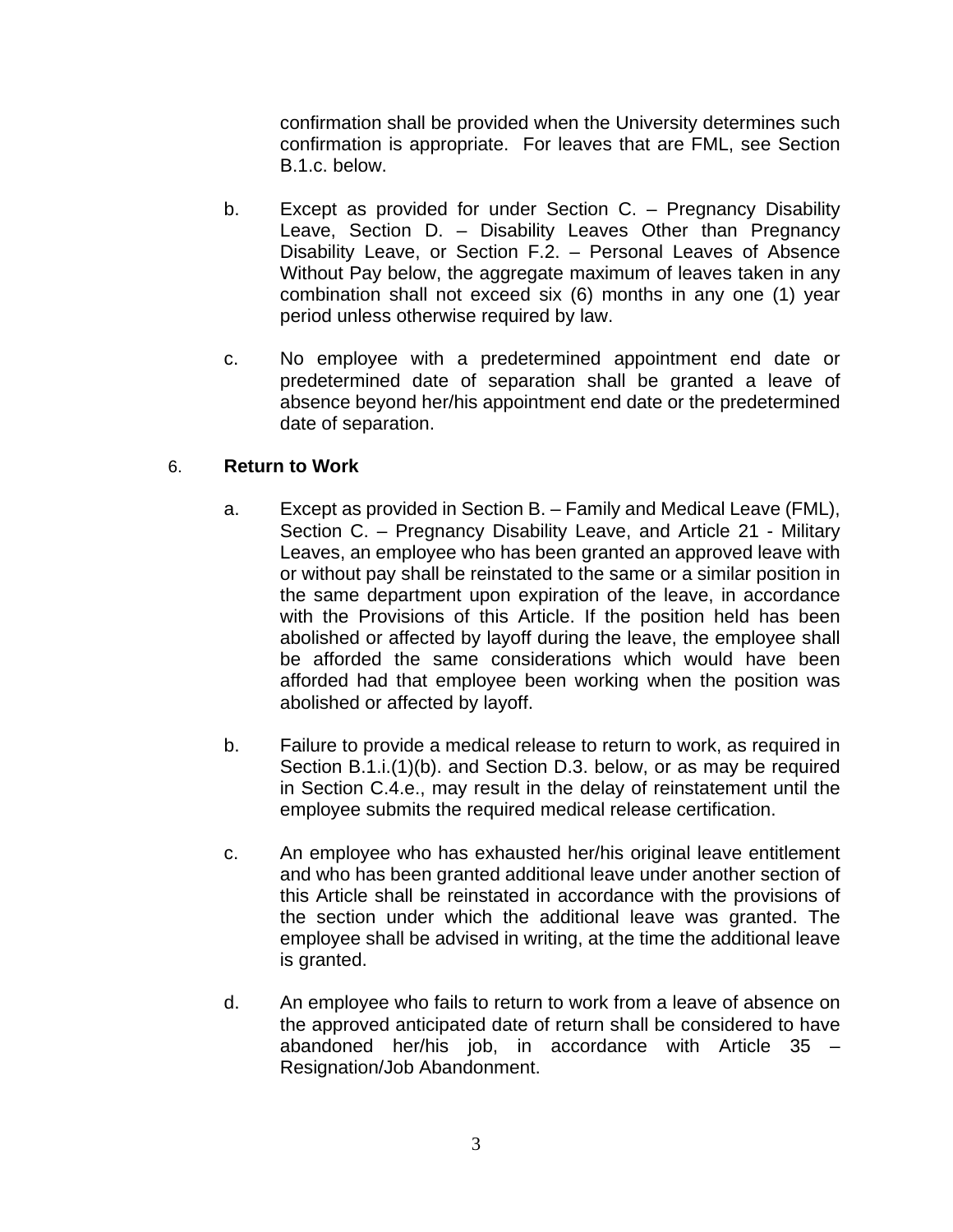# **B. FAMILY AND MEDICAL LEAVE (FML)**

An employee who is eligible for Family and Medical Leave (FML) and has not exhausted her or his FML entitlement for the leave year, as discussed below, may take FML for any of the following six reasons, as described in greater detail in this Section below:

- Due to the employee's own serious health condition (see Section B.2.)
- To care for a family member with a serious health condition (see Section B.3.)
- As Pregnancy Disability Leave (see Section B.4.)
- As Parental Leave (see Section B.5.)
- As Military Caregiver Leave (see Section B.6.)
- As Qualifying Exigency Leave (see Section B.7.)

FML is unpaid leave, except as otherwise provided in this Article. See Section B.1.g. below.

# 1. **General Provisions for FML**

### **a. Definitions**

- 1) **"Child"** means a biological child, adopted child, foster child, stepchild, legal ward, or child for whom the employee stands in *loco parentis*; provided that the child is either under 18 years of age or incapable of self-care because of a mental or physical disability.
- 2) **"Parent"** means a biological parent, foster parent, adoptive parent, stepparent, legal guardian or individual who stood in *loco parentis* to the employee when the employee was a child. "Parent" does not include the employee's grandparents or mother-in-law or father-in-law unless they stood in *loco parentis* to the employee when the employee was a child*.*
- 3) **"Spouse"** means a partner in marriage.
- 4) **"Serious health condition"** is an illness, injury (including, but not limited to, on-the-job injuries), impairment, or physical or mental condition that involves either inpatient care or continuing treatment, including, but not limited to, treatment for substance abuse.
	- a) "inpatient care" means a stay in a hospital, hospice, or residential health care facility, any subsequent treatment in connection with such inpatient care, or any period of incapacity. A person is considered an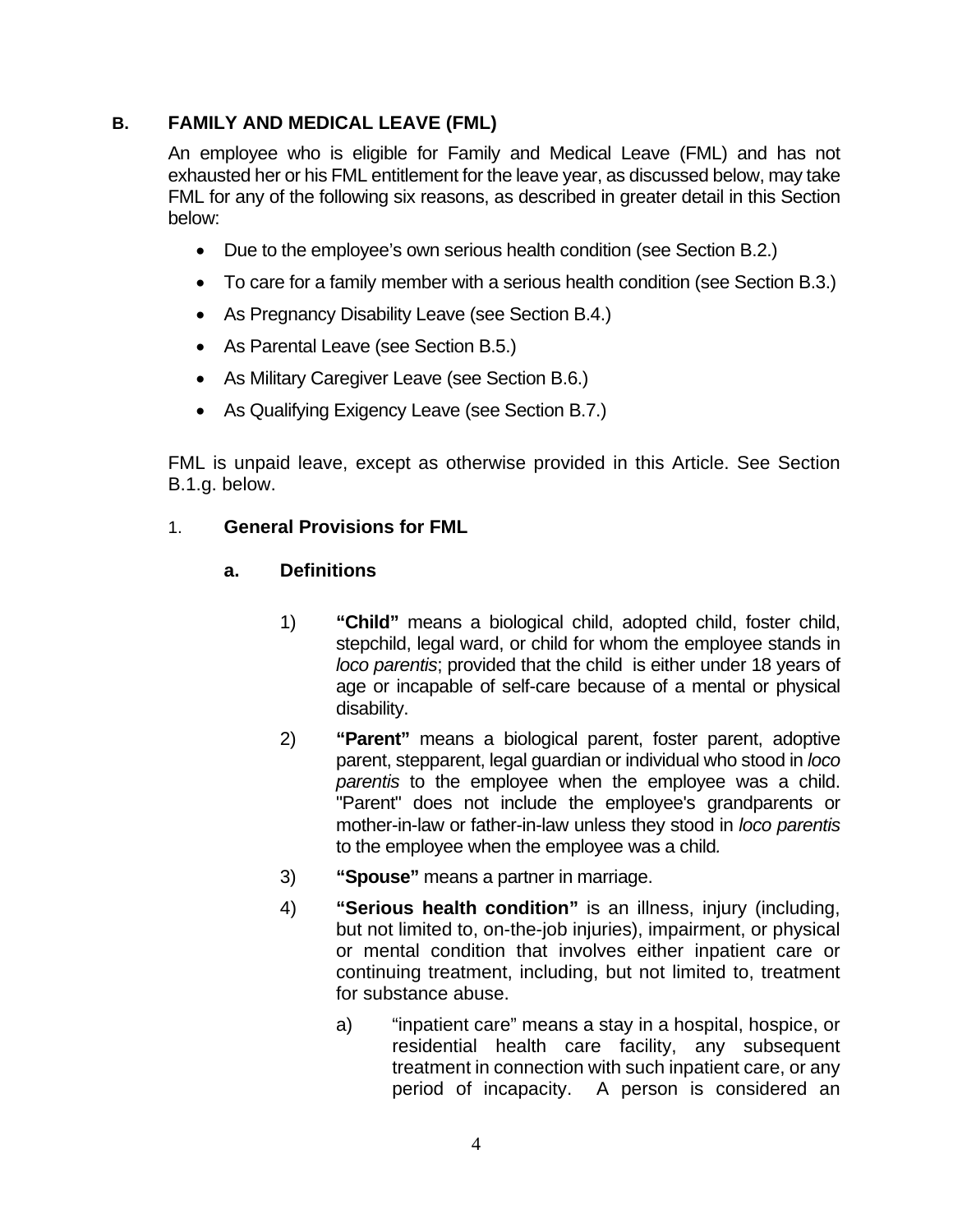"inpatient" when a health care facility formally admits her or him to the facility with the expectation that s/he will remain at least overnight and occupy a bed, even if it later develops that such person can be discharged or transferred to another facility and does not actually remain overnight.

- b) "incapacity" means the inability to work, attend school, or perform other regular daily activities due to a serious health condition, its treatment, or the recovery that it requires.
- c) "continuing treatment" means ongoing medical treatment or supervision by a health care provider, as defined below.
- 5) **"Health Care Provider"** is an individual who is a doctor of medicine or osteopathy who is authorized to practice medicine or surgery (as appropriate) by the State in which the doctor practices; a podiatrist, dentist, clinical psychologist, optometrist, chiropractor (limited to the treatment of the spine to correct a subluxation as demonstrated by x-ray to exist), physician assistant, nurse practitioner or nurse midwife performing within the scope of her/his duties as defined under State Law; a Christian Science practitioner; or any health care provider that the employee's health plan carrier recognizes for purposes of payment.

# b. **Eligibility Criteria for FML**

1) Employees who have at least twelve (12) cumulative months of University service, and have worked at least 1,250 hours of actual service (as defined below) during the twelve (12) month period immediately preceding the commencement of the leave are eligible for FML under the FMLA and CFRA and shall be granted up to a total of twelve (12) workweeks of FML Leave in the calendar year if leave is requested for an FMLqualifying reason, except as otherwise provided in this Article. If the employee is taking FML as Military Caregiver Leave, the employee shall be eligible for up to 26 workweeks of leave in a single 12-month leave period. If the employee is taking FML as Pregnancy Disability Leave, the employee shall be eligible for FML for the period of actual disability up to 4 months per pregnancy. For the purposes of this Article and Section B. only, all prior University service, including service with the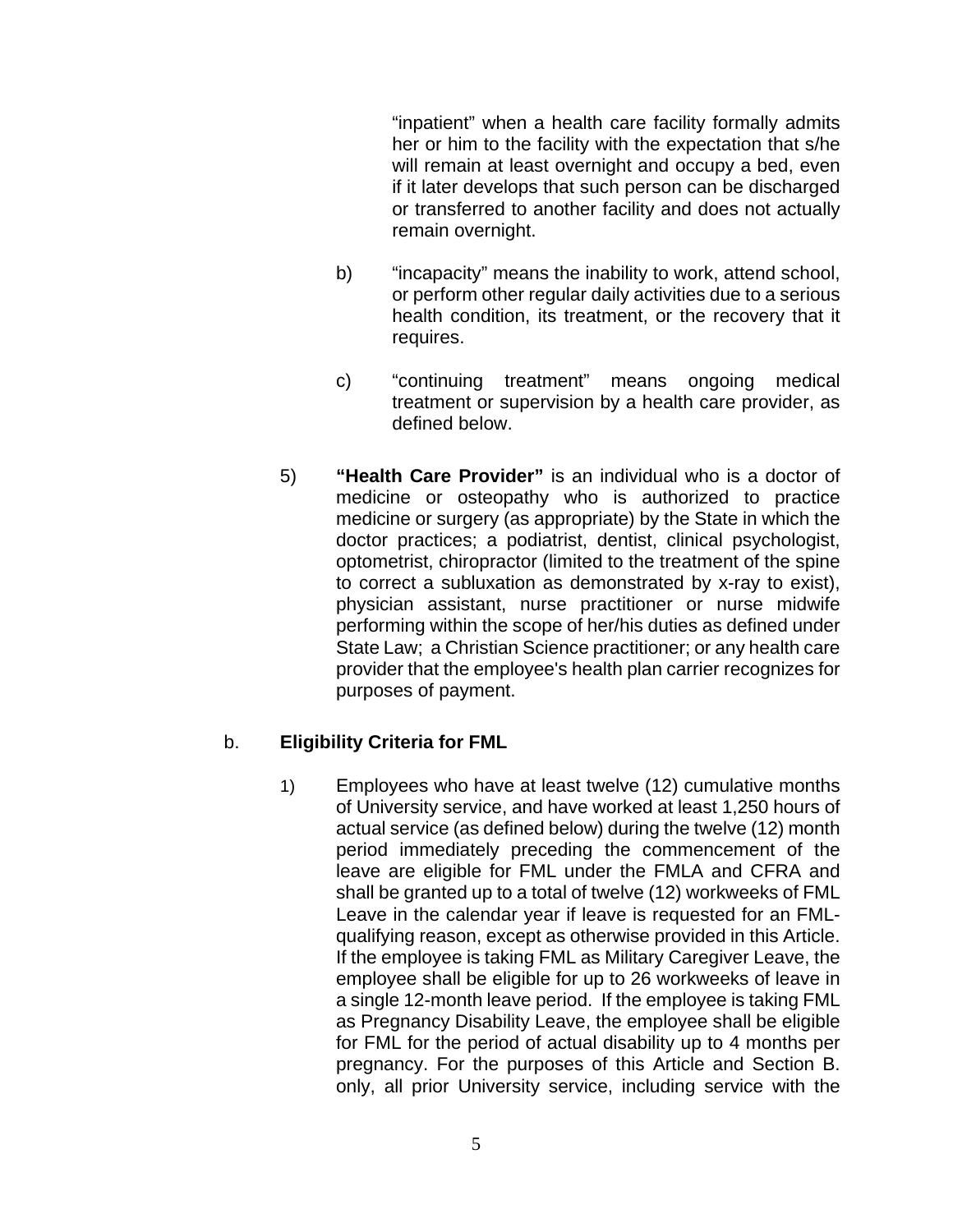Department of Energy Laboratories, shall be used to calculate the twelve (12) month service requirement.

2) **"1,250 Hours of Actual Service"** is time actually spent at work and does not include any paid time off, such as vacation, compensatory time, or sick leave, holidays not worked, or time spent in unrestricted on-call status. However, for employees granted military leave, all hours that would have been worked had the employee not been ordered to military duty shall be used to calculate the 1,250 actual hours of work requirement.

# c. **Duration of Leave**

FML shall not exceed twelve (12) workweeks in any calendar year except when it is used for Pregnancy Disability Leave or Military Caregiver Leave. If the employee is taking FML as Pregnancy Disability Leave, the employee shall be eligible for leave for the period of actual disability up to four (4) months per pregnancy. If the employee is taking FML for Military Caregiver Leave, the employee shall be eligible for up to 26 workweeks of leave in a single 12-month leave period.

For the purposes of FML, twelve (12) workweeks is equivalent to four-hundred eighty (480) hours of scheduled work for full-time career and limited appointment employees who are normally scheduled for an eight (8) hours per day five (5) days per workweek (8/40) schedule. While the use of FML need not be consecutive, in no event shall an employee's aggregate use of FML exceed a total of twelve (12) workweeks within a calendar year (or 26 workweeks in the single 12-month leave period if the employee is taking FML as Military Caregiver Leave or four (4) months per pregnancy if the employee is taking FML as Pregnancy Disability Leave).

- 1) **Hourly Conversion for Part-time or Alternately Scheduled Employees:** For employees who work part-time or a schedule other than an 8/40, the number of FML hours for which the employee is eligible shall be adjusted in accordance with her/his normal weekly work schedule. An employee whose schedule varies from week to week is eligible for a prorated amount of FML based on her/his hours worked over the twelve (12) months immediately preceding the leave.
- 2) Any leave taken by an eligible employee that qualifies as FML (including leave for a Work-Incurred Injury or Illness under Article 45) will be designated as such by the University and will be counted against the employee's leave entitlement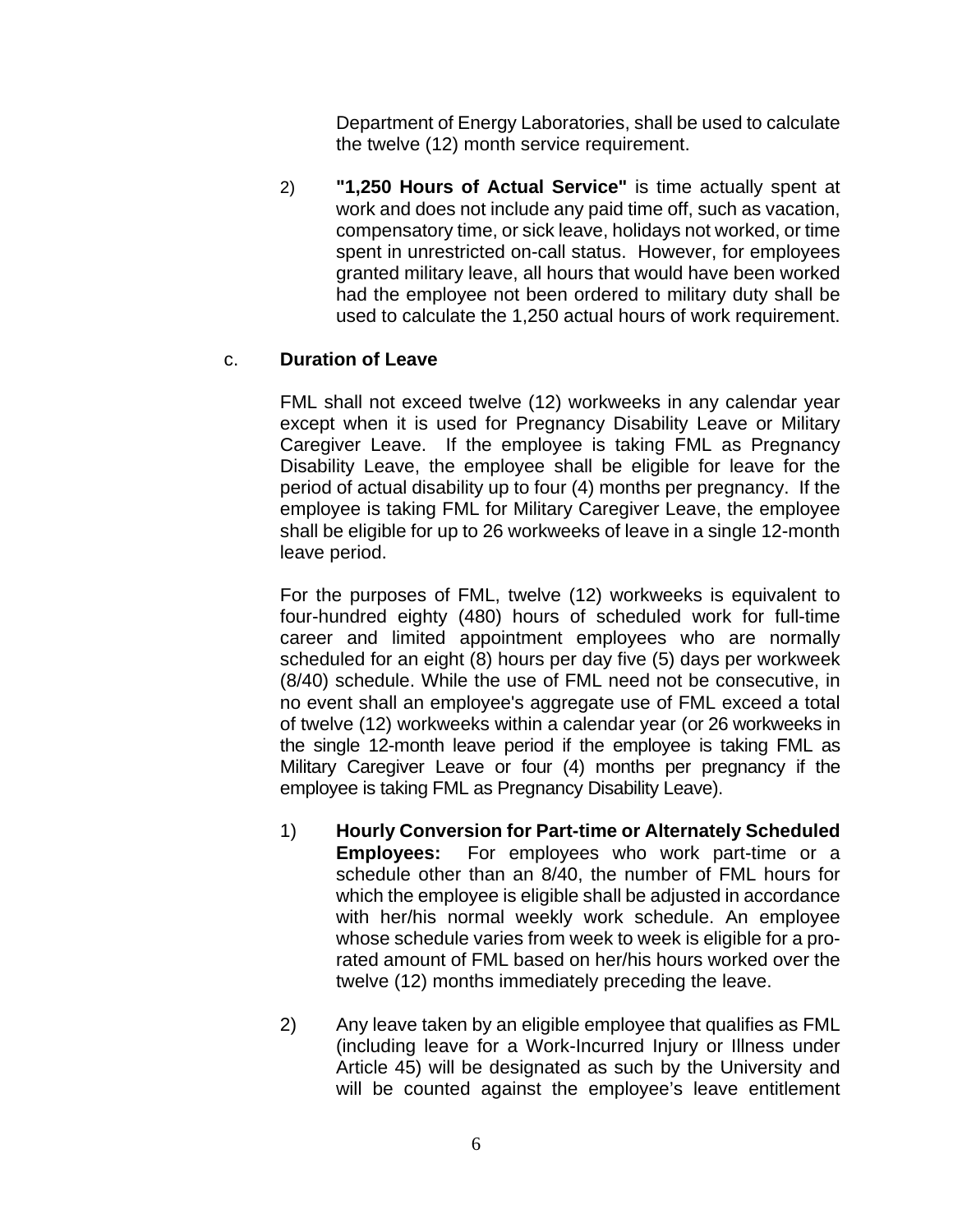whether the leave is paid or unpaid. Such deductions will be made in increments that correspond to the amount of leave time actually taken by the employee (which could be weeks, days, hours, and/or partial hours).

3) If the employee has exhausted her/his entitlement to FML Leave, s/he may apply for additional leave pursuant to this Article.

### d. **Forms in Which FML May Be Taken**

FML generally may be taken as a block leave or, in certain circumstances discussed below, on an intermittent or reduced schedule basis.

#### 1) **Employee Requests for FML on an Intermittent or Reduced Schedule Basis**

When medically necessary and supported by medical certification, the University shall grant an eligible employee's request for FML for the employee's serious health condition, to care for a family member with a serious health condition, or as Military Caregiver Leave on an intermittent or reduced schedule basis, including absences of less than one (1) day. When granted, the University will count only the time actually spent on the intermittent leave or reduced work schedule toward the employee's FML entitlement for the applicable year.

An employee may take FML for Qualifying Exigency Leave on an intermittent or reduced schedule basis.

For requests to take FML as Pregnancy Disability Leave on an intermittent or reduced schedule basis, see Section C. below.

For requests to take FML as Parental Leave on an intermittent or reduced schedule basis, see Section B.5.e. below.

### 2) **Temporary Transfer to Accommodate Intermittent Leave or Reduced Work Schedule**

When the employee requests FML on an intermittent or a reduced schedule basis due to the planned medical treatment for the employee's serious health condition or the serious health condition of a family member, the University may, at its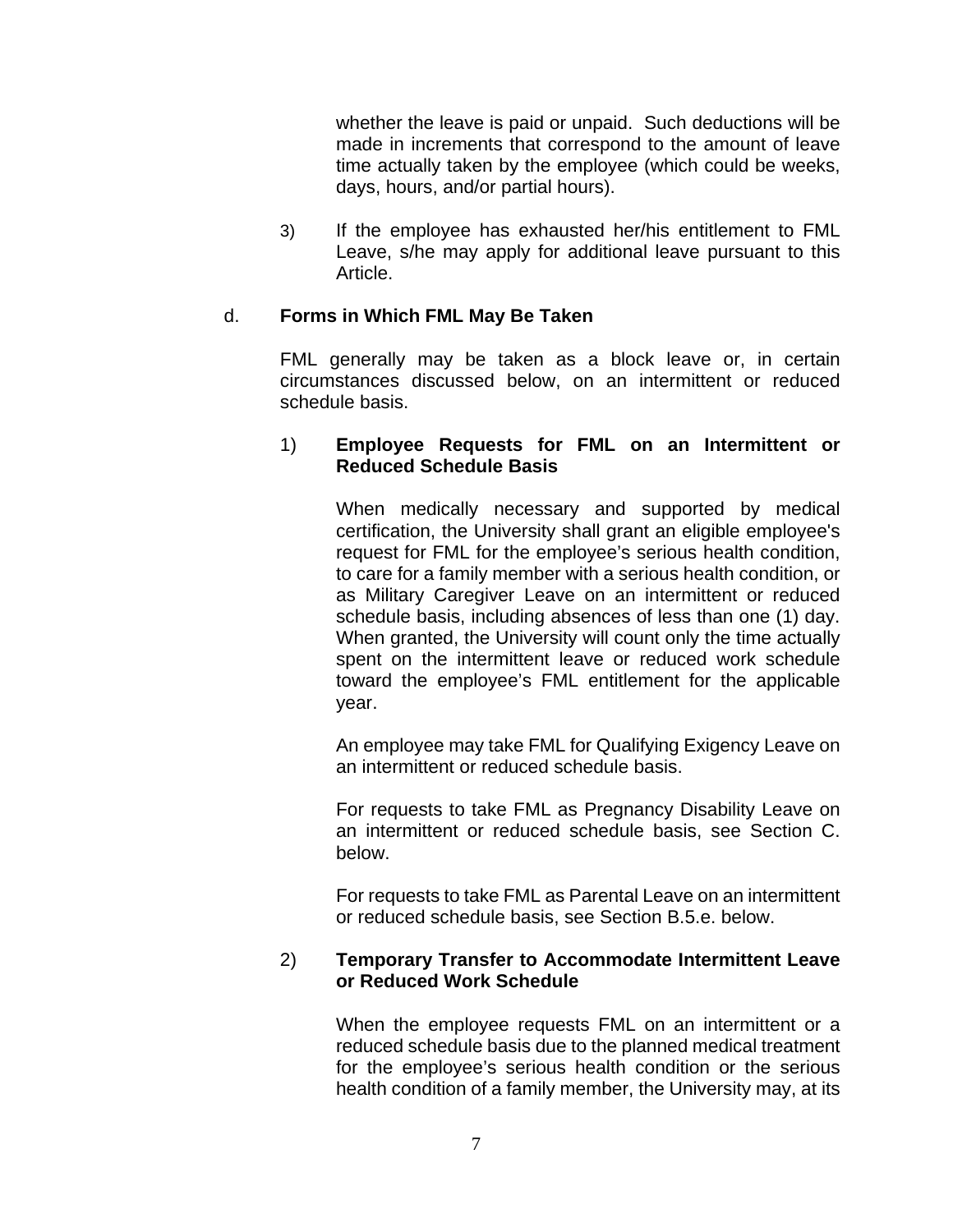sole, non-grievable discretion, require the employee to transfer temporarily to an available alternate position for which the employee is qualified and which better accommodates the employee's recurring need for leave. Such alternative position shall have equivalent pay and terms and conditions of employment, but does not need to have equivalent duties.

### e. **Notification**

- 1) If the employee learns of the event giving rise to the need for FML more than thirty (30) calendar days in advance of the leave's anticipated initiation date, the employee shall give the University at least thirty (30) calendar days' notice of the need for leave. An employee who fails to give thirty (30) days' notice for a foreseeable leave with no reasonable basis for the delay, may have the FML leave delayed until thirty (30) days after the date on which the employee provides notice.
	- a) If the need for leave is foreseeable due to the planned medical treatment of the employee (due to the employee's serious health condition or pregnancy disability) or the planned medical treatment of the employee's family member with a serious health condition, the employee shall make reasonable efforts to schedule the treatment so as to not unduly disrupt the University's operations, subject to the approval of the health care provider.
	- b) If the need for leave is unforeseeable or actually occurs prior to the anticipated date of foreseeable leave, the employee shall provide the University with as much notice as practicable and, at a minimum, notify the University within five (5) calendar days after learning of the need for leave.
- 2) The University shall determine whether the employee meets the eligibility requirements and qualifies for an FML Leave and shall, within five (5) days of that determination, notify the employee whether the leave is designated or provisionally designated as FML Leave. The start date of the leave, the terms of the leave and the date of return from the leave are determined when the leave is granted.
- 3) Extensions to an FML Leave may be granted, up to the aggregate maximum of twelve (12) workweeks in a calendar year (or 26 workweeks in a single 12-month leave period if FML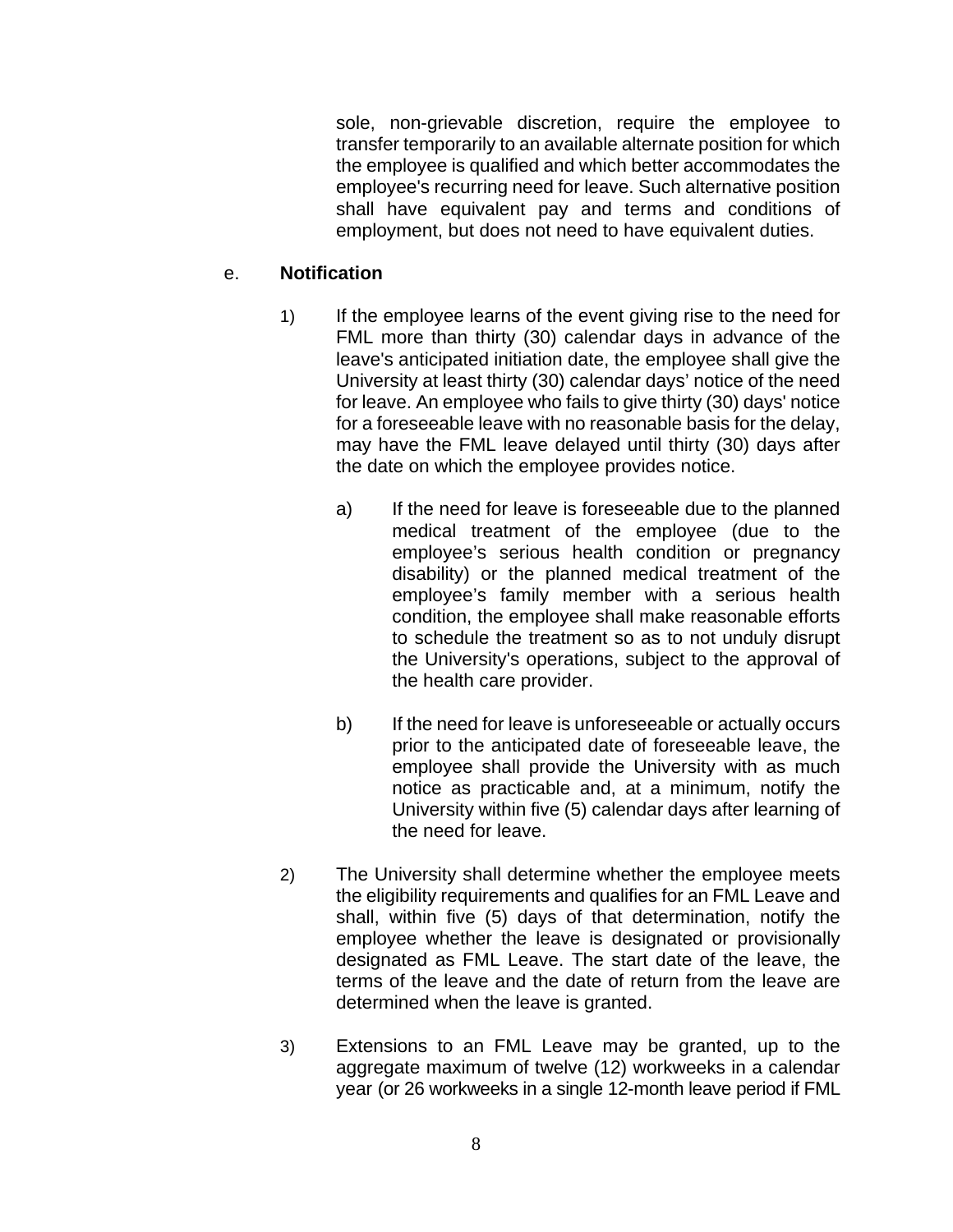is being taken as Military Caregiver Leave or four (4) months per pregnancy if FML is taken as Pregnancy Disability Leave). If an employee's need for leave continues after her or his FML entitlement has been exhausted, the employee may be eligible for a Disability Leave in accordance with Section D. of this Article or may request a Personal Leave in accordance with Section F. of this Article.

# f. **Certification and Other Supporting Documentation**

### 1) **Certification When FML is Taken for the Employee's Own Serious Health Condition**

When FML is requested for the employee's own serious health condition, the University may, at its discretion, require that an employee's request for leave be supported by written certification issued by the employee's health care provider. When certification is required by the University, such requirement shall be made to the employee in writing. Certification may be provided by the employee on a form given to the employee by the University and shall, regardless of the format in which it is provided, include:

- a) a certification that the employee has a serious health condition as defined in Section B.1.a.(4). above, and
- b) a statement as to whether the employee is unable to perform any one or more of the essential assigned functions of the position, and
- c) the date on which the employee's serious health condition began, if known, the probable duration of the condition and the employee's probable date of return, and
- d) whether it will be medically necessary for the employee to take leave intermittently or to work on a reduced work schedule, and if so, the probable duration of the need for such schedule, and,
- e) if the condition will result in periodic episodes of incapacity, an estimate of the duration and frequency of episodes of incapacity.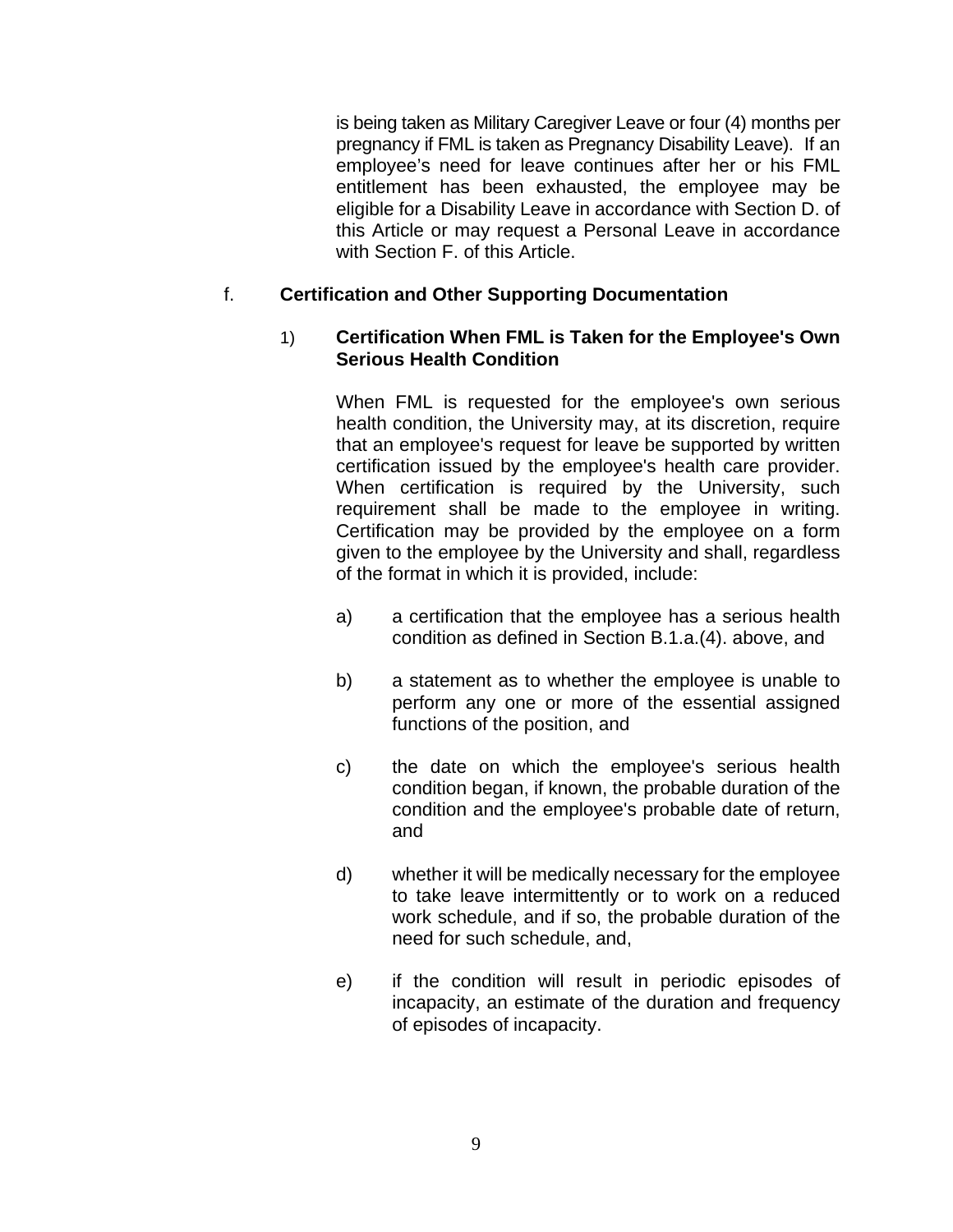2) **Certification When FML Is Taken to Care for the Employee's Family Member with a Serious Health Condition**

When FML is requested so that the employee may care for a family member with a serious health condition, the University may, at its discretion, require that an employee's request for leave be supported by written certification issued by the family member's health care provider. When certification is required by the University, such requirement shall be made to the employee in writing. Certification may be provided by the employee on a form given to the employee by the University and shall, regardless of the format in which it is provided, include:

- a) certification that the employee's family member has a serious health condition as defined in Section B.1.a.(4)., above, and
- b) a statement that the family member's serious health condition warrants the participation of the employee to provide supervision or care (which includes psychological comfort) during the period of the family member's treatment or incapacity, and
- c) whether the employee's family member will need supervision or care over a continuous period of time, intermittently, or on a reduced schedule basis; the leave schedule the employee will need in order to provide that supervision or care; and the probable duration of that need for leave.

In addition, the employee will be required to certify either on the same form or separately what care s/he will provide the family member and the estimated duration of the period of care.

# 3) **Certification When FML Is Taken as Pregnancy Disability Leave**

When FML is taken as Pregnancy Disability Leave, the employee may be required to provide a certification in accordance with Section C.4. below.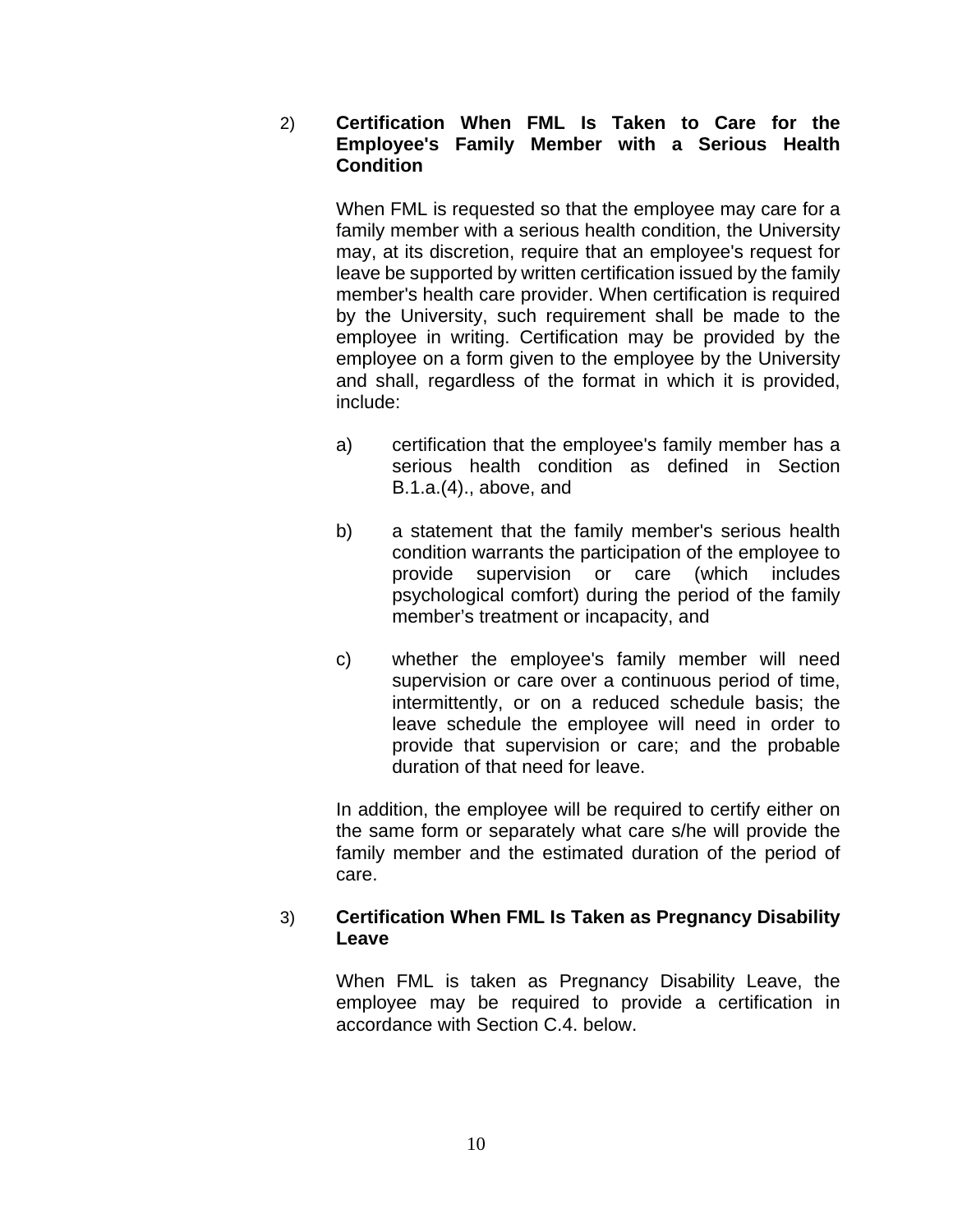### 4) **Certification When FML Is Taken for Military Caregiver Leave**

When Military Caregiver Leave is requested, the employee may be required to provide a certification completed by an authorized health care provider of the covered service member which includes health care providers affiliated with the Department of Defense, the Veterans Administration, and TRICARE, as well as any health care provider (as defined in Section B.1.a.(5). above) who is treating the covered service member. The certification should provide information sufficient to establish entitlement to Military Caregiver Leave, including information establishing that the service member is a covered service member for purposes of Military Caregiver Leave and that she or he has a covered relationship with the employee, as well as an estimate of the leave needed to provide the care. When the covered service member is a covered veteran, the employee may be required to provide information establishing her or his veteran status, the date of separation from the Armed Forces, and that separation was other than dishonorable.

### 5) **Certification When FML Is Taken for Qualifying Exigency Leave**

When Qualifying Exigency Leave is requested, an employee may be required to provide a copy of the military member's active duty orders. Employees may also be required to provide certification of: 1) the reasons for requesting Qualified Exigency Leave, 2) the beginning and end dates of the qualifying exigency, and 3) other relevant information.

# 6) **Confirmation of Family Relationship**

The University may, at its sole non-grievable discretion, require that an employee complete a Declaration of Relationship form to certify her/his relationship with the child when the employee is requesting FML as Parental Leave or to certify his/her relationship with the family member when the employee is requesting FML to care for a family member with a serious health condition. The employee's failure to provide a completed Declaration of Relationship form within fifteen (15) calendar days of the University's request may result in discontinuance of the leave until the required documentation is provided. If the employee fails to provide the completed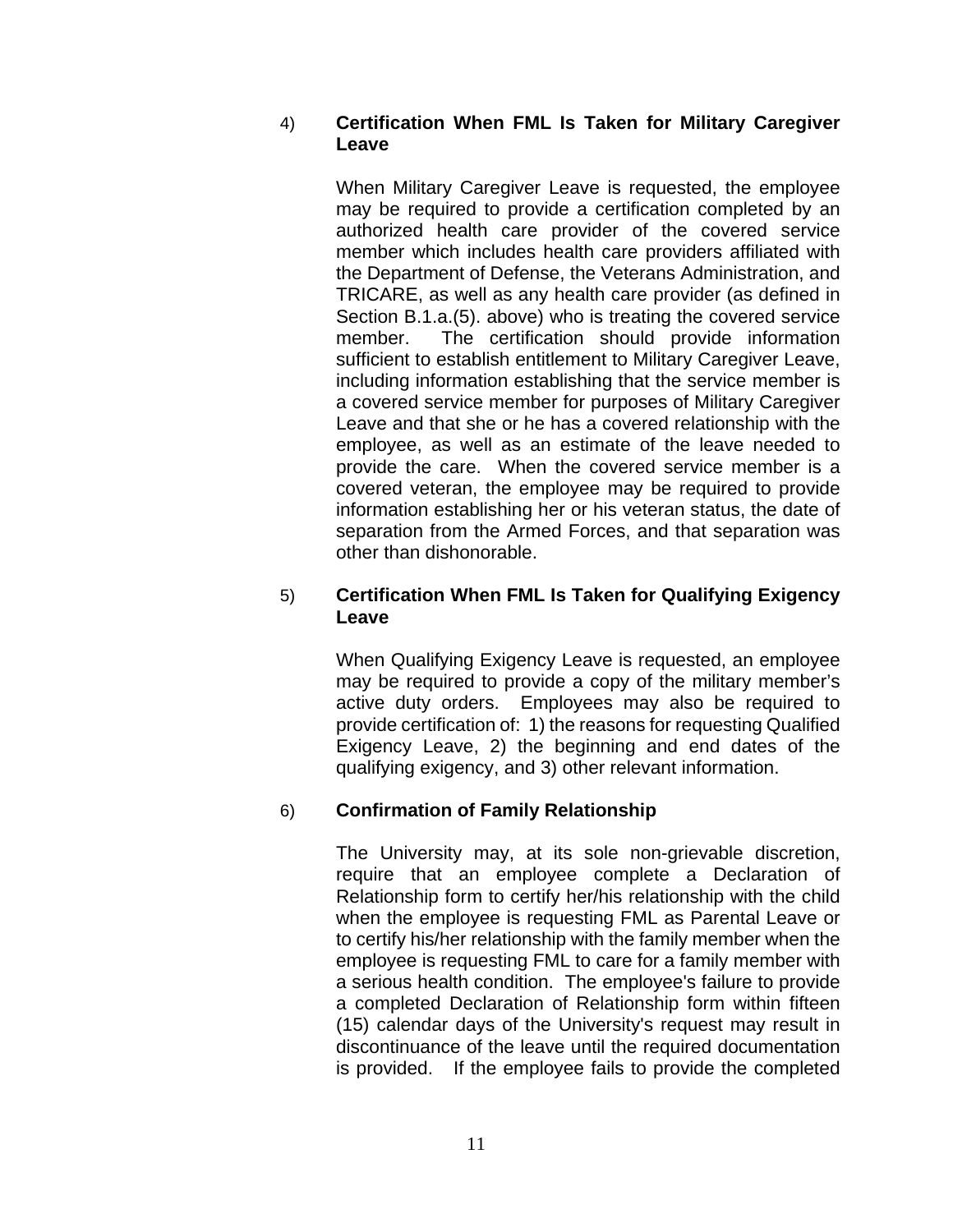Declaration of Relationship form within a reasonable time as requested, FML leave will be denied.

### 7) **Questioned Medical Certifications**

Should the University have a good faith, objective reason to doubt the validity of the employee's certification for her/his own serious health condition, the University may, at its sole non-grievable discretion, require that the employee obtain a second medical opinion from a second health care provider selected by the University. Should the second medical opinion differ from the opinion of the employee's own health care provider, the University may, at its sole non-grievable discretion, require a third medical opinion from a third health care provider, jointly selected by the employee and the University. The University shall bear the cost of the second and third opinions, and the third opinion shall be final.

# 8) **Additional Certification and/or Recertification**

If additional FML is requested beyond the period supported by the certification previously provided or the circumstances of the leave have changed, the University may, at its sole nongrievable discretion, require the employee to obtain recertification. Also, when the certification states that the serious health condition of the employee or the employee's family member will last indefinitely, the University may, at its sole non-grievable discretion, require the employee to provide a new certification, but not more frequently than every 30 days. Such requests for subsequent certification and/or recertification shall be in writing. If certification and/or recertification is required, the employee shall return the certification within fifteen (15) calendar days of the University's request, where practicable.

#### 9) **Failure to Provide the Requested Certification and/or Recertification**

For FML taken as Pregnancy Disability Leave, see Section C.4.d. below.

An employee's failure to provide the certification and/or recertification for a foreseeable leave other than Pregnancy Disability Leaves within the requested time may result in delay of the leave until the required certification is received. An employee's failure to provide certification for an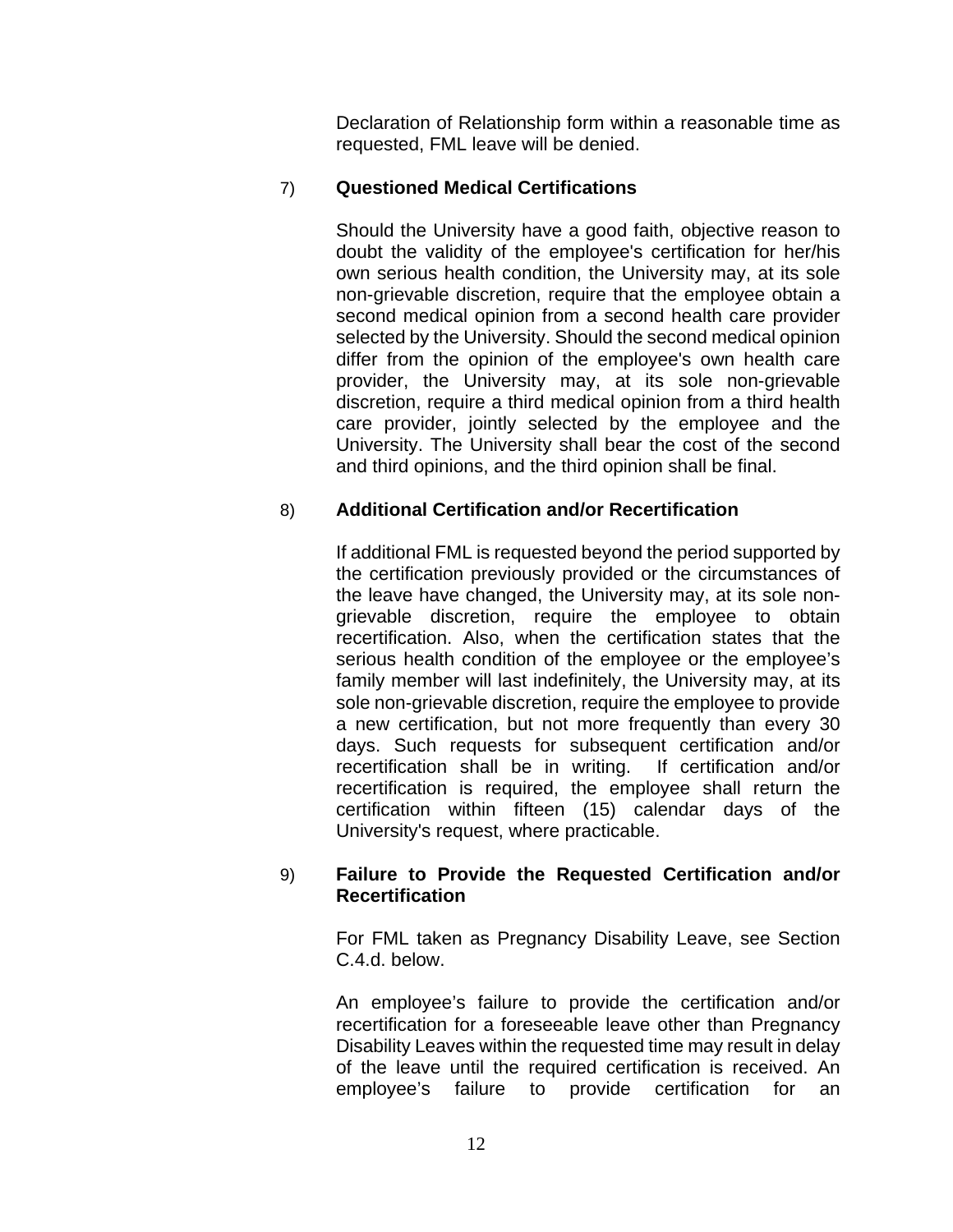unforeseeable leave other than Pregnancy Disability Leave within the requested time period may result in discontinuance of the leave until the required certification is provided. If the employee fails to provide certification or recertification within a reasonable time as requested, FML Leave will be denied.

If the employee fails to provide a complete and sufficient certification and/or re-certification, the employee shall be given fifteen (15) calendar days to perfect the certification and/or recertification. Failure to perfect an incomplete or insufficient certification and/or recertification within the requested time period may result in delay of the leave or discontinuance of the leave until the required certification and/or recertification is provided. If the employee fails to provide a complete and sufficient certification and/or recertification, FML will be denied.

# g. **Use of Accrued Paid Leave**

FML Leave is unpaid, except for the use of sick leave and/or the use of accrued vacation and/or the use of accrued compensatory time off (CTO), as provided in this Article:

- 1) An employee on FML for her/his own serious health condition:
	- a) shall use accrued sick leave in accordance with the University's disability plan requirements; or
	- b) if not eligible for University disability benefits and not on leave as a result of a work-incurred injury or illness, shall use all accrued sick leave and all accrued vacation time and all compensatory time prior to taking leave without pay; or
	- c) if on leave due to a work-incurred injury or illness, may use accrued sick leave and vacation as provided in Article 45 - Work Incurred Injury or Illness prior to taking leave without pay.
- 2) An employee on FML to care for a family member with a serious health condition or taking FML as Military Caregiver Leave may use sick leave in accordance with Article 39 - Sick Leave, Section B.3., and shall use accrued vacation time and compensatory time prior to taking leave without pay.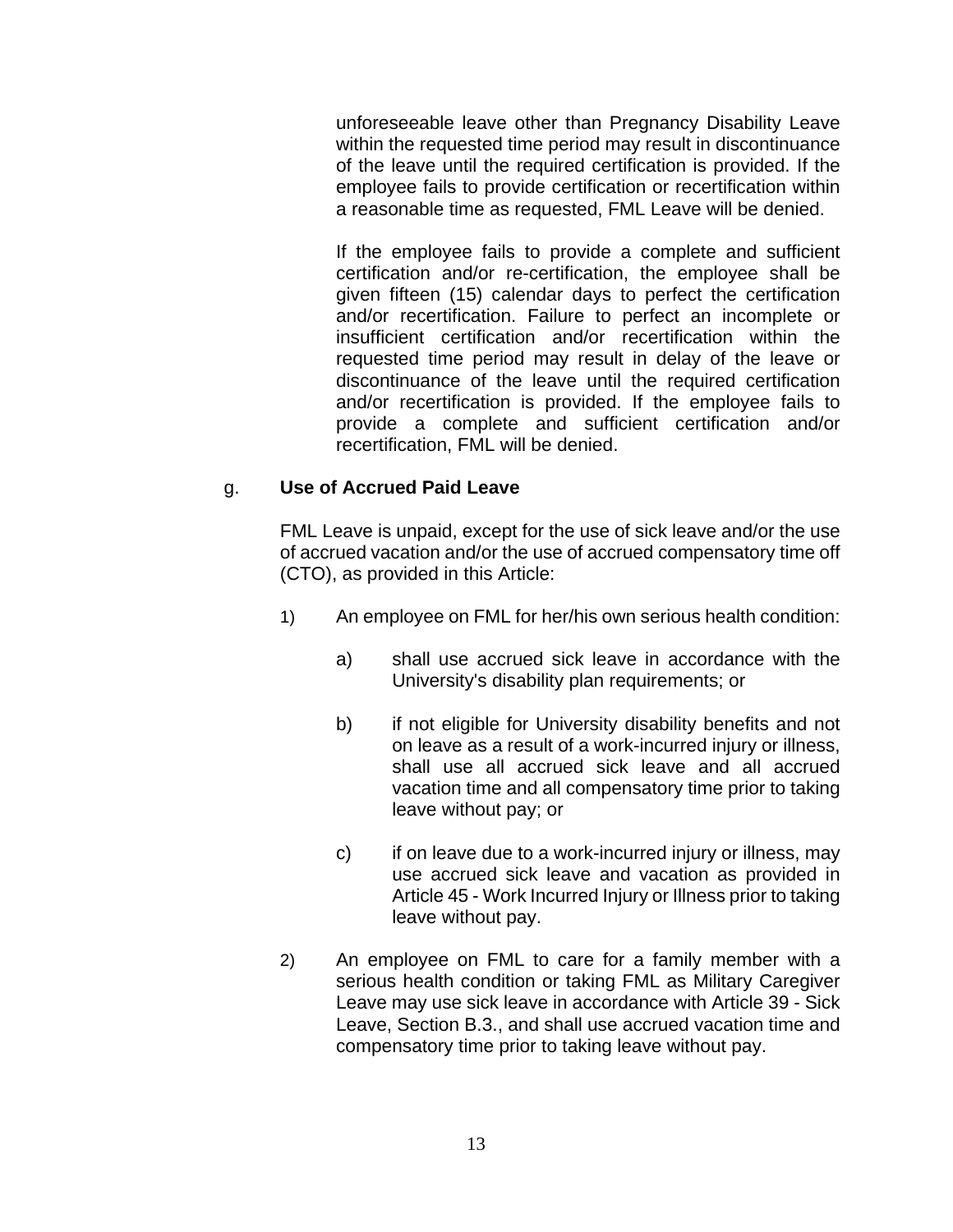- 3) An employee on FML for Pregnancy Disability Leave shall use accrued sick leave in accordance with the University's Disability Plan. If sick leave is exhausted, the employee may elect to use accrued vacation and/or accrued compensatory time prior to taking leave without pay.
- 4) An employee taking FML as Parental Leave may elect to use accrued vacation leave, accrued compensatory time or PTO (where applicable) and /or up to thirty (30) days of accrued sick leave in accordance with Article 39 – Sick Leave, Section B.6., prior to taking leave without pay.
- 5) An employee taking FML as Qualifying Exigency Leave shall use accrued vacation time and accrued compensatory time prior to taking leave without pay.

### h. **Continuation of Health Benefits**

An eligible employee who is on an approved FML shall be entitled to continue participation in health plan coverage (medical, dental, and vision) as follows:

- 1) When the employee is on FML that runs concurrently under the Family and Medical Leave Act (FMLA) and the California Family Rights Act (CFRA): Continued coverage for up to twelve (12) workweeks in a calendar year.
- 2) When the employee is on a Military Caregiver Leave under the FMLA: Continued coverage for up to twenty-six (26) workweeks in a single twelve-month period. For purposes of Military Caregiver Leave, the "single twelve-month period" is the period beginning on the first day the employee takes the leave and ending twelve (12) months after that date.
- 3) When the employee is on a Qualifying Exigency Leave under the FMLA: Continued coverage for up to twelve (12) workweeks in a calendar year.
- 4) When the employee is on a Pregnancy Disability Leave under the California Pregnancy Disability Leave Law, regardless of whether any of the leave runs concurrently with the FMLA: Continued coverage for up to four (4) months in a twelvemonth period. If any of the Pregnancy Disability Leave runs concurrently under the FMLA, the continued coverage provided for that portion of the leave will count towards the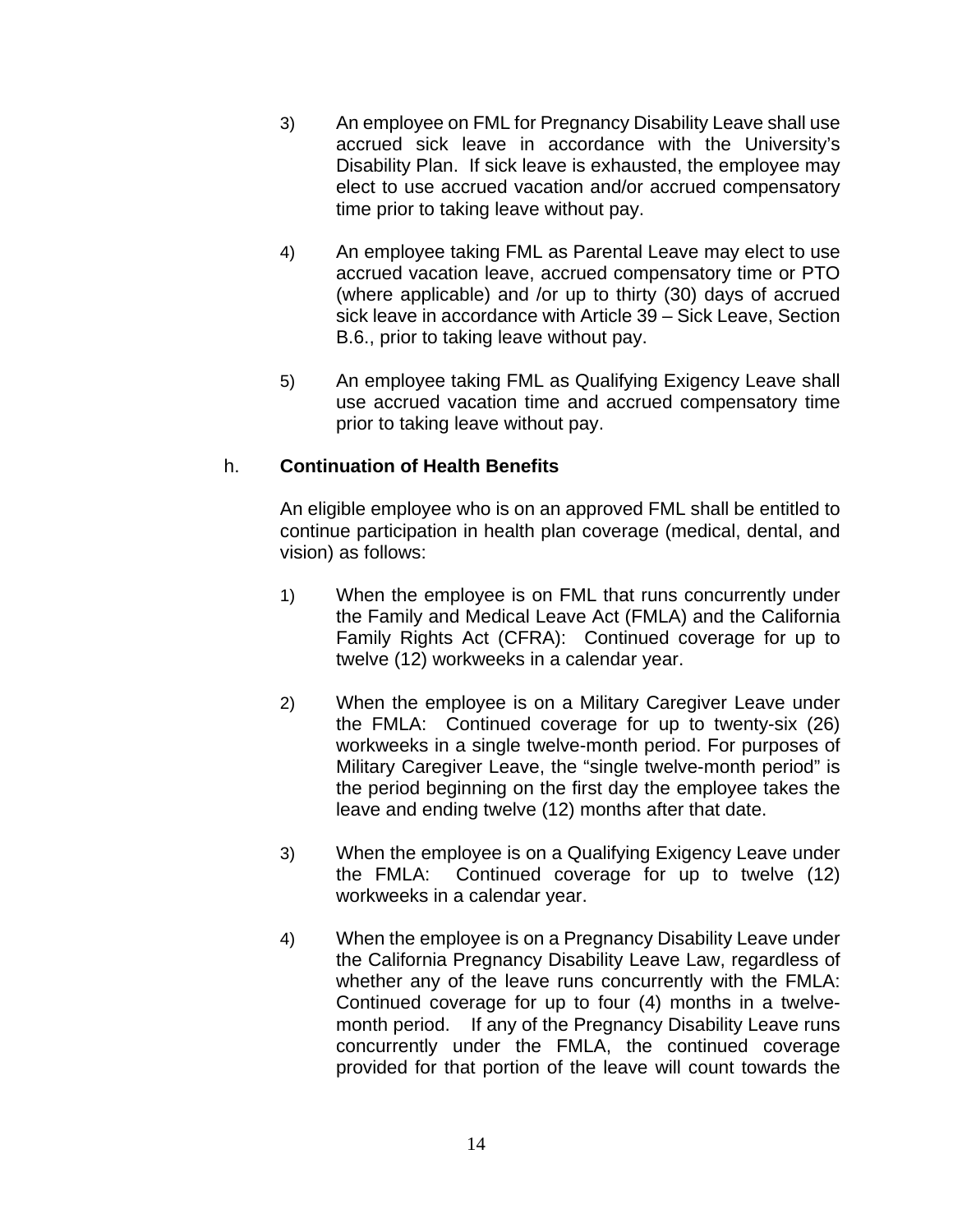employee's FMLA entitlement to up to twelve (12) workweeks of such coverage in a calendar year.

5) When the employee is on FML under the CFRA that does not run concurrently under the FMLA (e.g., Parental Leave after an employee's FMLA entitlement has been exhausted): Continued coverage for up to twelve (12) workweeks in a calendar year.

# i. **Return from FML**

# 1) **Required Notice and Documentation**

- a) The employee shall provide reasonable notice to her/his employing department of her/his anticipated return to work.
- b) An employee returning from FML for her/his own serious health condition must provide a written medical release to return to work prior to returning to work. For returns after Pregnancy Disability Leave, see Section C.4.e. below.
- c) The employee who has been medically released to perform the essential assigned functions of her/his job, shall be reinstated in accordance with the provisions of Section B.1.i.(2). below.
- d) Failure to provide a medical release to return to work may result in the delay of reinstatement until the employee submits the required medical release certification.

# 2) **Reinstatement Rights**

When an employee has been granted an approved FML for any purpose other than Pregnancy Disability and returns within twelve (12) workweeks of the initiation of the leave (or within 26 workweeks if the FML was taken for Military Caregiver Leave), s/he shall be reinstated to the same or an equivalent position upon expiration of the leave. For an employee's return to work rights after Pregnancy Disability Leave, see Section C.5. below. If the position has been abolished or otherwise affected by layoff and an equivalent position is not available, the employee shall be afforded the same considerations which would have been afforded had the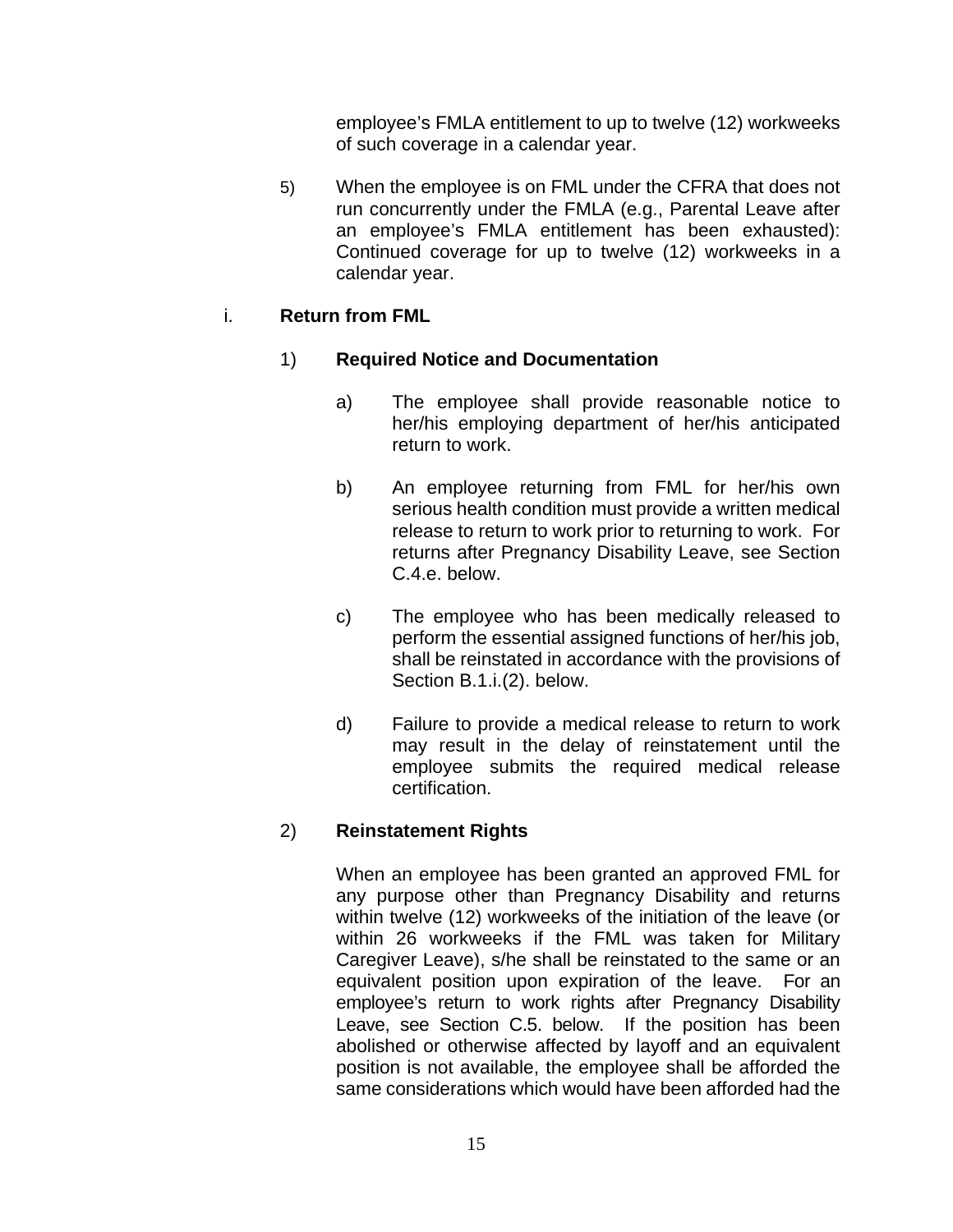employee been working when the position was abolished or affected by layoff. No employee with a predetermined appointment end date or predetermined date of separation shall be granted a leave of absence beyond her/his appointment end date or the predetermined date of separation. As stated in Section B.1.i.(1) (b), above, an employee who has been granted an FML for her/his own serious health condition, must provide a written medical release to return to work prior to her/his return to work.

# 2. **FML for Employee's Serious Health Condition**

FML for the employee's own serious health condition is leave taken when the employee's own "serious health condition," as defined in Section B.1.a.(4). above, renders the employee unable to perform any one or more of the essential functions of the employee's position.

### 3. **FML to Care for Employee's Family Member with a Serious Health Condition**

FML to care for a family member with a serious health condition is leave to care for the employee's child, parent, spouse or same or opposite sex domestic partner who has a "serious health condition," as defined in Section B.1.a.(4). above, that warrants the participation of the employee to provide care (including psychological care and comfort) during a period of the family member's treatment or to provide supervision of the family member.

# 4. **FML as Pregnancy Disability Leave**

When an employee who takes Pregnancy Disability Leave pursuant to Section C. below is eligible for FML, her Pregnancy Disability Leave will be counted against her FML entitlement under the FMLA as well as her Pregnancy Disability Leave entitlement under PDLL.

### 5. **FML as Parental Leave**

FML taken as Parental Leave is leave taken to bond with the employee's newborn, to bond with a child placed with the employee for adoption or foster care, or to attend to matters related to the birth, adoption, or placement of the child. The following special provisions apply to Parental Leave:

### a. **Time Limit for Parental Leave**

Parental leave must be initiated and concluded within one (1) year of the birth or placement of the child with the employee.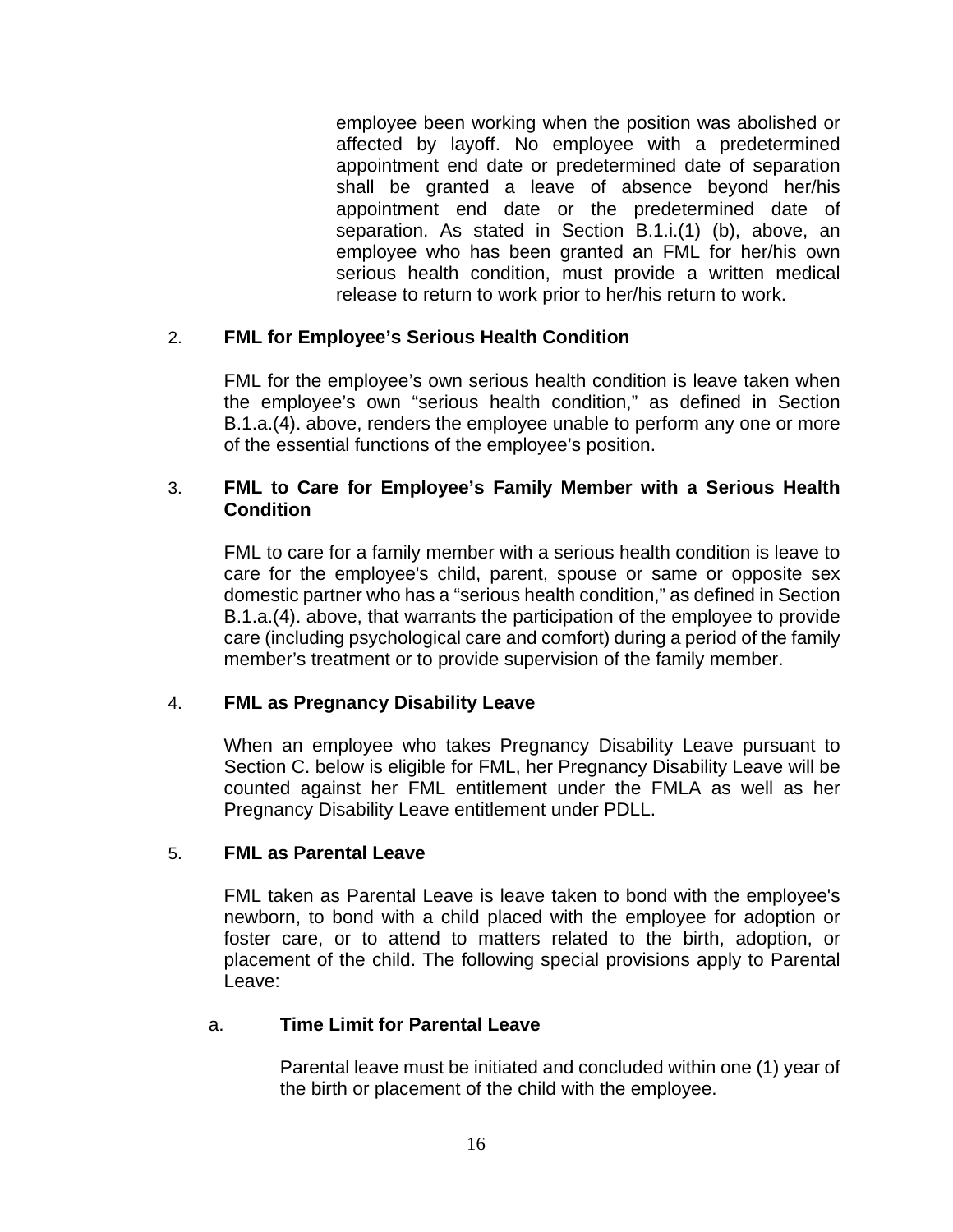# b. **Eligibility for Parental Leave**

An employee taking Parental Leave must meet the eligibility requirements for FML set forth in Section B.1.b. above except when the employee is taking Parental Leave immediately following FML taken as Pregnancy Disability Leave; in those circumstances, an employee who was eligible for FML under the FMLA at the beginning of her Pregnancy Disability Leave shall be granted a Parental Leave under CFRA for up to twelve (12) workweeks after her Pregnancy Disability Leave, provided that she has not exhausted her FML entitlement under CFRA for that leave year.

# c. **Advance Notice**

The employee shall request Parental Leave sufficiently in advance, if possible, of the expected birth date of the child or placement of a child for adoption or foster care, in order to allow the University to plan for the absence of the employee, but the employee shall not be required to provide more than thirty (30) days advance notice. The anticipated date of return from Parental Leave shall be set at the time such leave commences, or if requested in conjunction with FML taken as Pregnancy Disability Leave, shall be set at the time such Pregnancy Disability Leave commences. Parental Leave, when taken because of the adoption or placement of the child with the employee could commence prior to the date of placement.

# d. **Duration of Parental Leave**

Parental Leave, alone, shall not exceed twelve (12) workweeks within a calendar year as defined in Sections B.1.b.(1). and B.1.c. above. However, when FML for Parental Leave is combined with FML for Pregnancy Disability Leave, the total FML Leave shall not exceed seven (7) months in a calendar year.

### e. **Forms in which Parental Leave May Be Taken**

The University shall grant a Parental Leave of less than two (2) weeks duration on any two (2) occasions during a calendar year. The University, at its sole non-grievable discretion, may require that any additional Parental Leave requested during this same time period be for a minimum duration of two (2) weeks, unless otherwise required by law.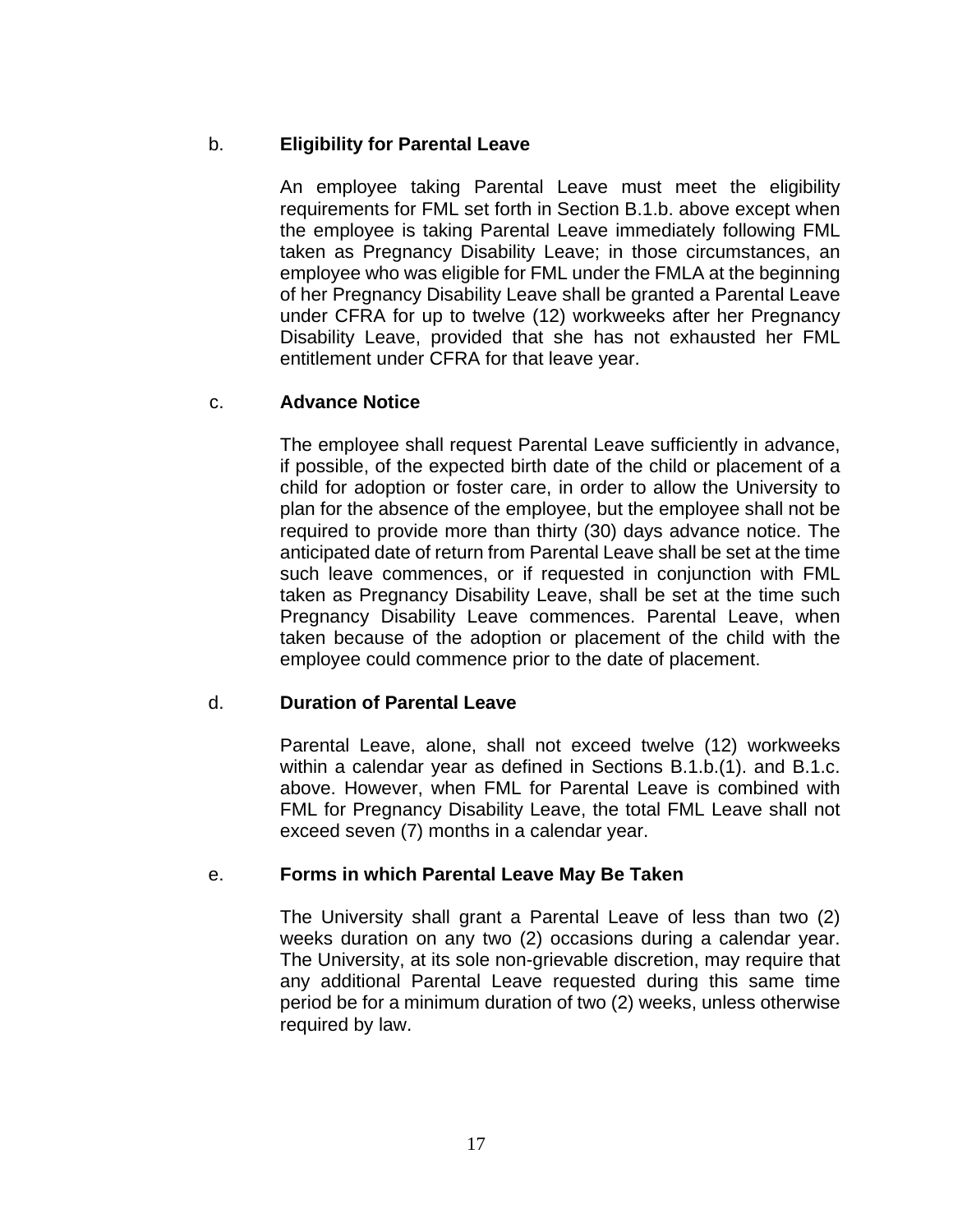# 6. **FML as Military Caregiver Leave**

An eligible employee may take Military Caregiver Leave to care for a family member who is a "covered servicemember" undergoing medical treatment, recuperation or therapy for a "serious injury or illness," consistent with the definitions of those terms in Section B.6.b. below.

# a. **Eligibility Criteria and Duration Specific to Military Caregiver Leave**

An eligible employee is entitled to up to twenty-six (26) workweeks of Military Caregiver Leave during a single twelve-month (12-month) leave period. The employee must be a spouse, domestic partner, parent, son, daughter or next of kin of the covered service member to be eligible for this type of leave and must meet the eligibility requirements for FML set forth in Section B.1.b. above.

# b. **Definitions Specific to Military Caregiver Leave**

- 1) **"Covered service member"** means:
	- a) a current member of the Armed Forces (including a member of the National Guard or Reserves) who, because of a "serious injury or illness," is undergoing medical treatment, recuperation, or therapy; is otherwise in outpatient status; or is otherwise on the temporary disability retired list or
	- b) a covered veteran who is undergoing medical treatment, recuperation, or therapy for a "serious injury or illness."
- 2) "**Covered veteran"** means an individual who was a member of the Armed Forces (including a member of the National Guard or Reserves) who was discharged or released under conditions other than dishonorable at any time during the fiveyear period prior to the first date the eligible employee takes Military Caregiver Leave to care for a covered veteran.
- 3) "**Outpatient status"** means the status of a servicemember assigned to (a) a military medical treatment facility as an outpatient; or (b) a unit established for the purpose of providing command and control of members of the Armed Forces receiving medical care as outpatients.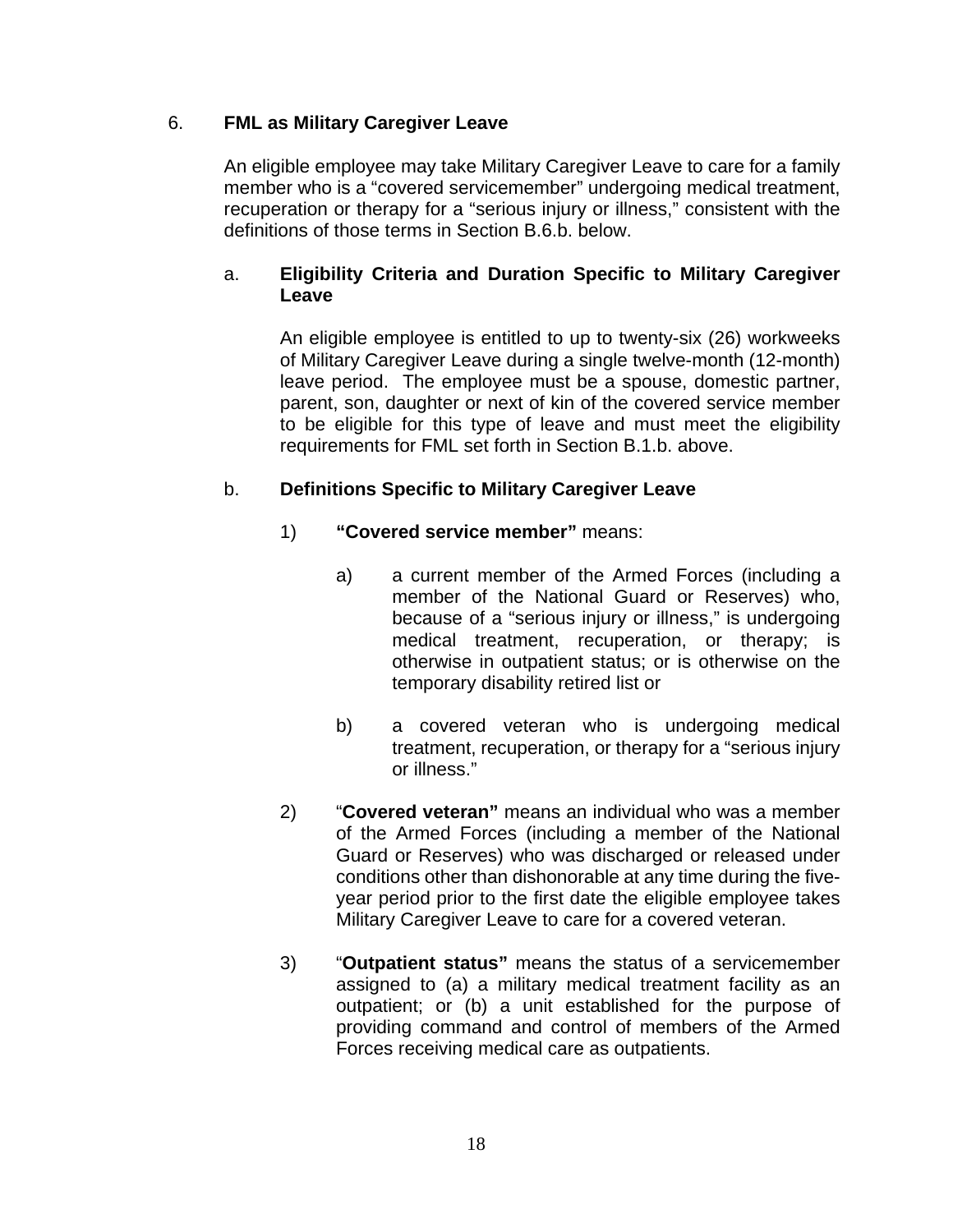### 4) **"Serious injury or illness"** means

- a) For a current member of the Armed Forces (including a member of the National Guard or Reserves): an injury or illness that was incurred by the covered service member in the line of duty on active duty in the Armed Forces or that existed before the beginning of the covered servicemember's active duty and was aggravated by service in the line of duty on active duty in the Armed Forces, and that may render the covered servicemember medically unfit to perform the duties of her or his office, grade, rank, or rating;
- b) For a covered veteran: an injury or illness that was incurred by the covered veteran in the line of duty on active duty in the Armed Forces (or existed before the beginning of the member's active duty and was aggravated by service in the line of duty on active duty in the Armed Forces) and manifested itself before or after the member became a veteran.
- 5) **"Parent of a covered servicemember"** means a covered servicemember's biological, adoptive, step or foster father or mother or any other individual who stood in loco parentis to the covered service member. The term does not include parents "in law."
- 6) **"Son or daughter of a covered servicemember"** means the covered servicemember's biological, adopted, or foster child, stepchild, legal ward, or a child for whom the covered service member stood in loco parentis, and who is of any age.
- 7) **"Next of kin"** means (a) the nearest blood relative of the covered service member (other than the covered service member's spouse, domestic partner, parent, son or daughter) or (b) the blood relative who the covered servicemember has designated in writing as her or his nearest blood relative for purposes of Military Caregiver Leave.
- 8) **"Single 12-month leave period"** means the period beginning on the first day the employee takes Military Caregiver Leave and ends twelve (12) months after that date. (This leave period differs from the calendar year definition of the leave year used for determining eligibility for other types of FML at the University.)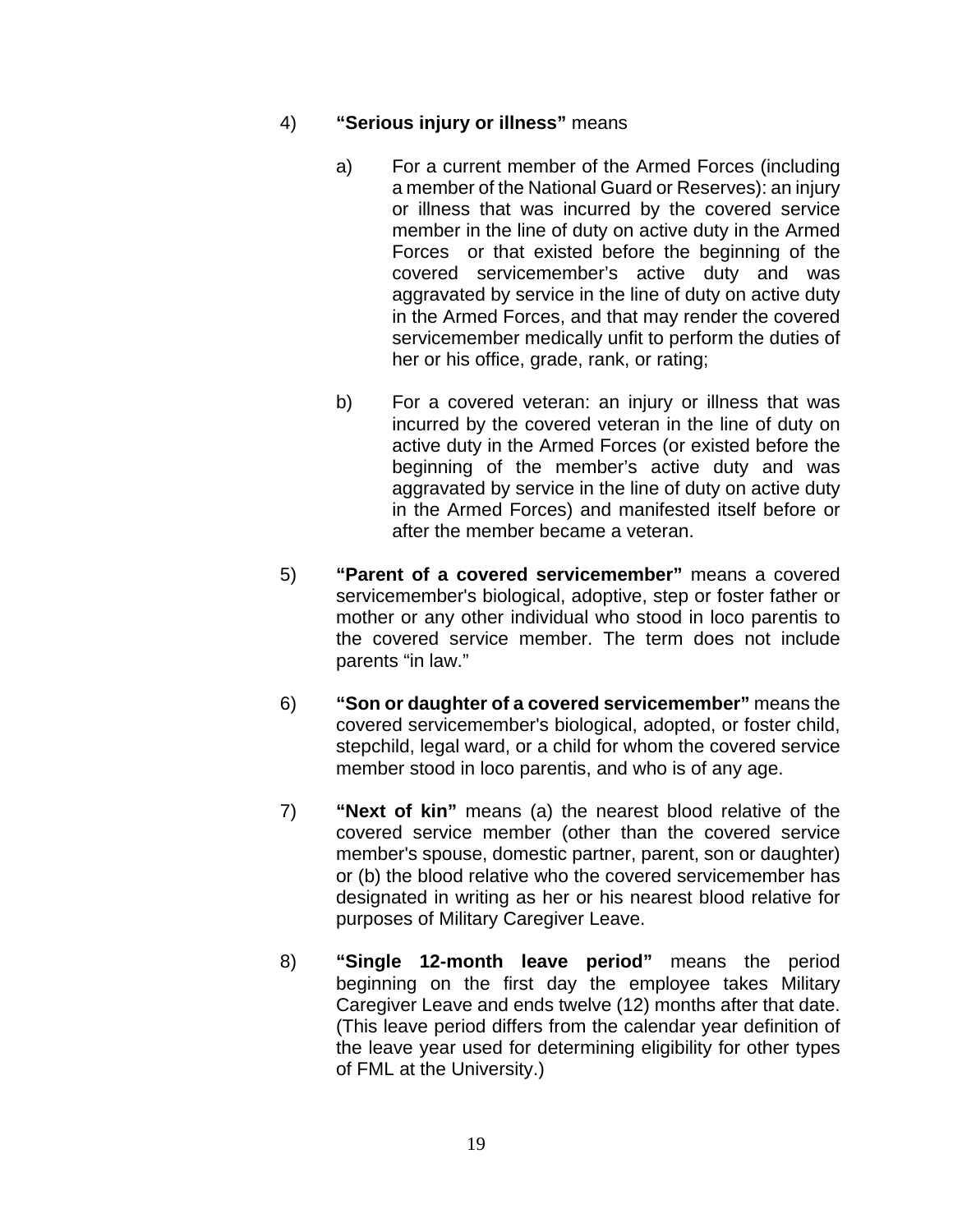# c. **Leave Entitlement**

Military Caregiver Leave is applied on a per-covered service member, per-injury basis. Eligible employees may take more than one (1) period of twenty-six (26) workweeks of leave if the leave is to care for a different covered servicemember or to care for the same servicemember with a subsequent serious injury or illness, except that no more than twenty-six (26) workweeks of leave may be taken within any "single twelve-month (12-month) period."

If an eligible employee does not use all of her or his twenty-six (26) workweeks of leave entitlement to care for a covered service member during this single twelve-month (12-month) leave period, the remaining part of the twenty-six (26) workweek entitlement to care for the covered servicemember for that serious injury or illness is forfeited.

As with other types of FML, this leave may also be taken on an intermittent or reduced schedule basis. If the need for intermittent or reduced schedule leave is foreseeable based on the planned medical treatment of the covered servicemember, the employee may be required to transfer temporarily, during the period that the intermittent or reduced leave schedule is required, to an available alternative position for which the employee is qualified and which better accommodates recurring periods of leave than does the employee's regular position.

# 7. **FML as Qualifying Exigency Leave**

Qualifying Exigency Leave is an additional type of FML available to eligible employees. If the military member is the spouse, domestic partner, son, daughter or parent of the employee, the employee may take Qualifying Exigency Leave to attend to any "qualifying exigency" while the military member is on "covered activity duty or call to covered active duty status" (or has been notified of an impending call or order to covered active duty).

# a. **Definitions Specific to Qualifying Exigency Leave**

1) **"Son or daughter on covered active duty or call to covered active duty status"** means the employee's biological, adopted, or foster child, stepchild, legal ward, or a child for whom the employee stood in loco parentis, who is on covered active duty or call to covered active duty status, and who is of any age.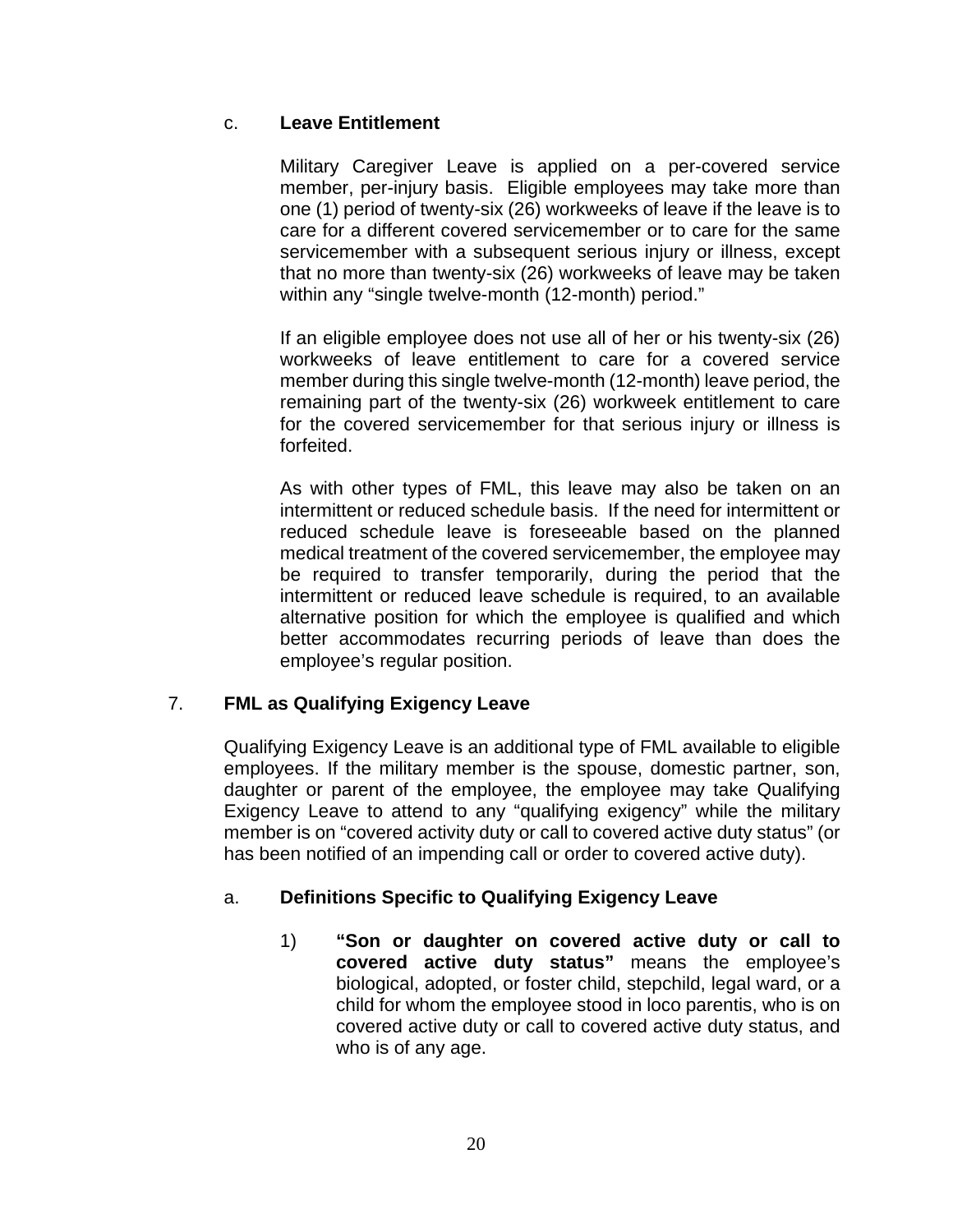- 2) **"Covered active duty or call to covered active duty status**" means:
	- a) For purposes of members of the Regular Armed Forces: duty during the deployment of the member with the Armed Forces to a foreign country.
	- b) For purposes of a member of the Armed Forces Reserve: duty during the deployment to a foreign country under a Federal call or order to active duty in support of a contingency operation pursuant to 10 U.S.C. sections 12302, 12304, 12305, or 12406 668 and 12301A; 10 U.S.C. chapter 15; or any other provision of law during a war or during a national emergency declared by the President or Congress so long as it is in support of a contingency operation.
- **3) Armed Forces Reserve"** includes the Army National Guard of the United States, Army Reserve, Navy Reserve, Marine Corps Reserve, Air National Guard of the United States, Air Force Reserve and Coast Guard Reserve, and retired members of the Regular Armed Forces or Reserves who are called up in support of a contingency operation pursuant to 10 U.S.C. sections 12302, 12304, 12305, or 12406, 668 and 12301A; 10 U.S.C. chapter 15; or any other provision of law during a war or during a national emergency declared by the President or Congress so long as it is in support of a contingency operation.2)
- **4)** "**Qualifying exigency**" is defined as any one of the following, provided that the activity relates to the military member's covered active duty or call to covered active duty status:
	- a) Short notice deployment to address issues that arise due to the military member being notified of an impending call to active duty seven (7) or fewer calendar days prior to the date of deployment;
	- b) Military events and activities, including official ceremonies;
	- c) Childcare and school activities for a child of the military member who is either under age eighteen (18) or incapable of self-care because of a mental or physical disability at the time that Qualifying Exigency Leave is to commence;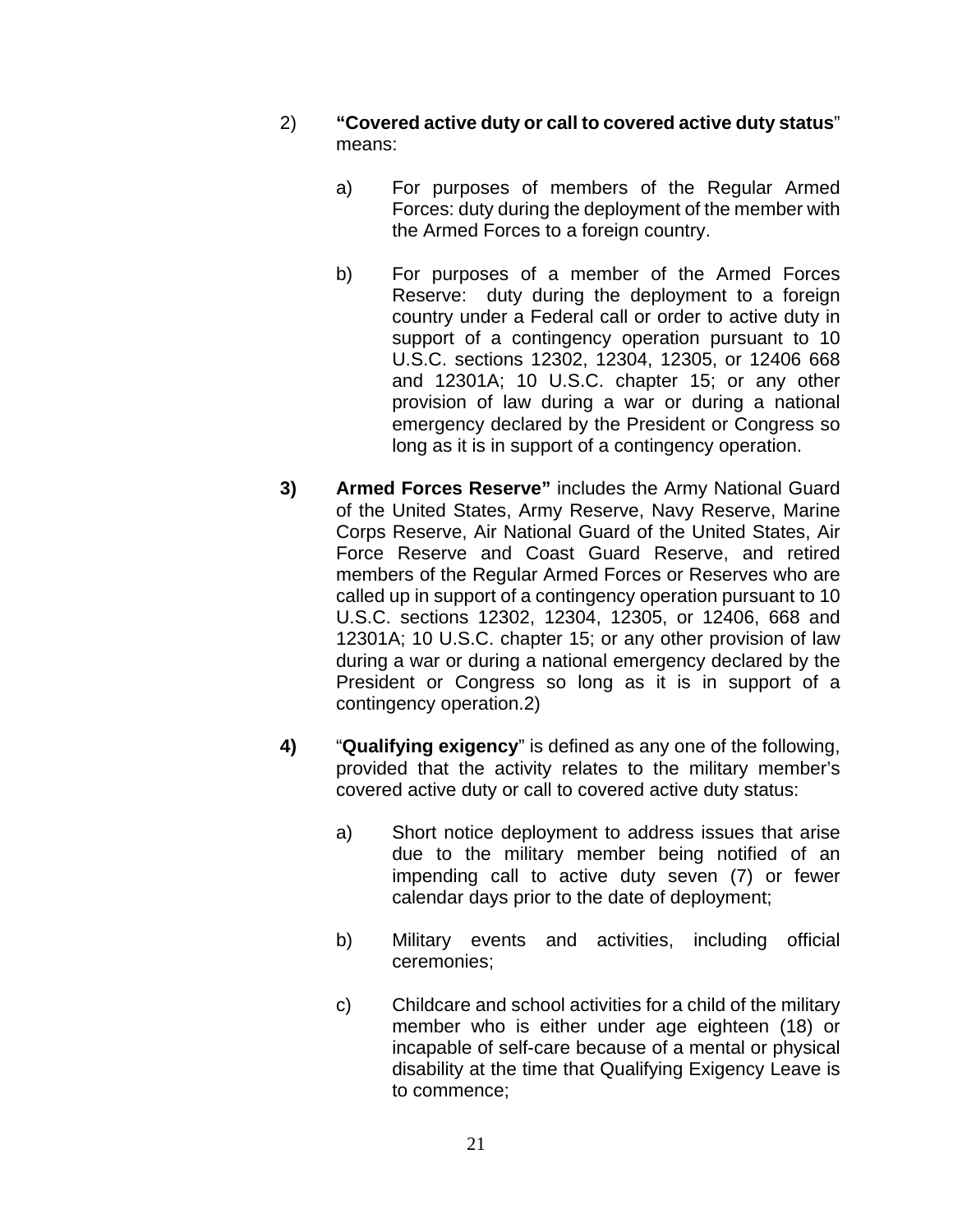- d) Financial and legal arrangements to address the military member's absence or to act as the military member's representative for purposes of obtaining, arranging, or appealing military service benefits while the military member is on covered active duty or call to covered active duty status and for the ninety (90) days after the termination of the military member's covered active duty status;
- e) Counseling (provided by someone other than a health care provider) for the employee, for the military member, or for the child of the military member who is either under age eighteen (18) or incapable of self-care because of a mental or physical disability at the time the Qualifying Exigency Leave is to commence;
- f) Rest and Recuperation (up to fifteen (15) days of leave for each instance) to spend time with the military member who is on short-term, temporary Rest and Recuperation leave during the period of deployment;
- g) Post-deployment activities, including (a) attendance at ceremonies sponsored by the military for a period of ninety (90) days following termination of the military member's covered active duty status and (b) addressing issues that arise from the death of the military member while on covered active duty status;
- h) Arranging for care for the parent of the military member or providing care for the parent on an urgent, immediate need basis (but not on a routine, regular, or everyday basis), where the parent is incapable of selfcare and is the biological, adoptive, step, or foster father or mother of the military member, or any other individual who stood in loco parentis to the military member when the military member was under 18 (eighteen) years of age; and
- i) Additional activities related to the military member's covered active duty or call to covered active duty status when the employer and employee agree that such activity qualifies as an exigency and agree to both the timing and duration of the leave.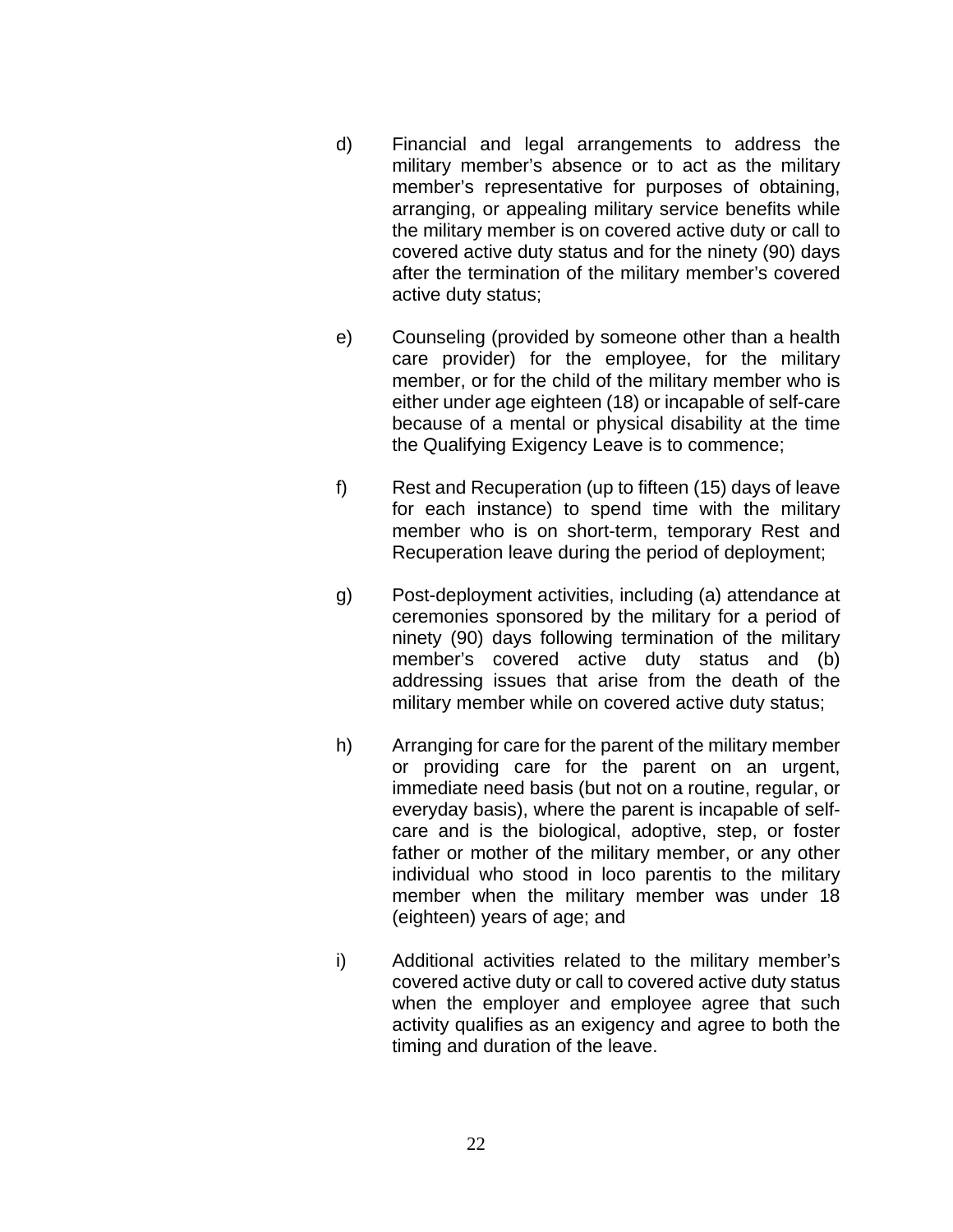# **C. PREGNANCY DISABILITY LEAVE**

During the period when an employee is disabled because of pregnancy, childbirth, or related medical condition, she is entitled to and the University shall grant her request for Pregnancy Disability Leave. Pregnancy Disability Leave may also be used for prenatal care.

For an employee disabled by pregnancy, childbirth or related medical condition, no eligibility requirements apply, such as minimum hours worked or length of service. If the employee is eligible for FML under the FMLA, pursuant to Section B.1.b. above, such leave shall be deducted from an employee's FML entitlement under the federal FMLA as well as her entitlement under the PDLL.

Pregnancy Disability Leave may be taken as a block leave or, when medically advisable, on an intermittent or reduced schedule basis. Only the amount of leave time actually taken may be counted against the employee's Pregnancy Disability Leave entitlement.

### 1. **Duration**

- a. An employee is entitled to Pregnancy Disability Leave for the period of actual disability up to four (4) months per pregnancy.
- b. If the employee continues to be disabled by pregnancy, childbirth, or related medical condition beyond four (4) months, a medical disability leave of absence may be granted in accordance with Section D. below.
- c. Following Pregnancy Disability Leave, the employee may be eligible for Parental Leave, pursuant to Section B.5. above, to care for her newborn child. The total FML taken for a combination of Pregnancy Disability Leave and Parental Leave shall not exceed seven (7) months in a calendar year.

### 2. **Use of Accrued Paid Leave**

Pregnancy Disability Leave may consist of leave with or without pay; however, an employee shall be required to use accrued sick leave in accordance with the University's Disability Plan. If sick leave is exhausted, the employee may elect to use accrued vacation time prior to taking leave without pay.

3. **Transfer and Other Reasonable Accommodations As Alternatives To Or In Addition To Pregnancy Disability Leave.**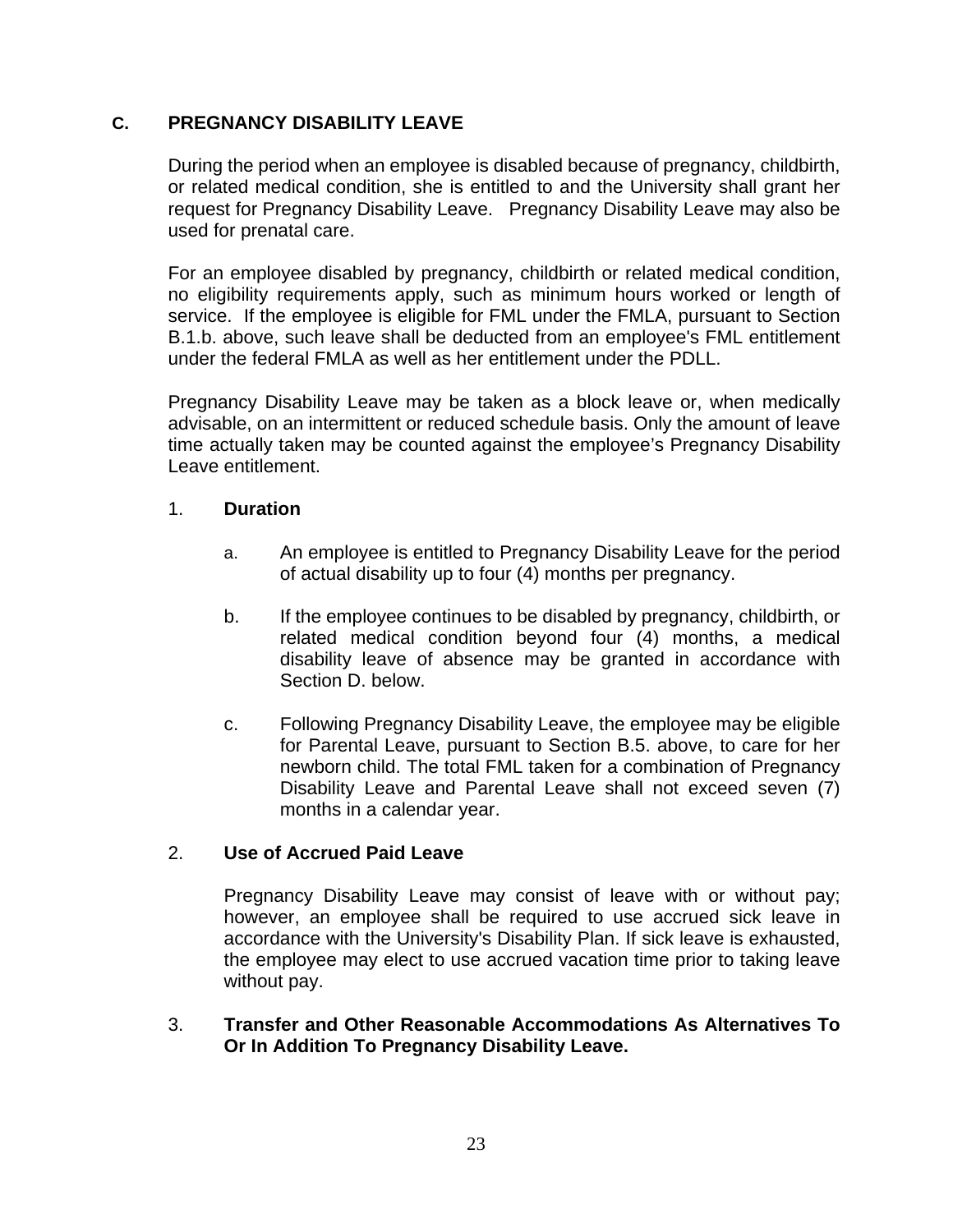- a. **Transfer at the Request of the Employee.** The University shall temporarily transfer a pregnant employee to a less strenuous or hazardous position upon the request of the employee when such transfer is medically advisable according to the employee's health care provider, if the transfer can be reasonably accommodated. For the purpose of this section, a temporary transfer includes a temporary modification of the employee's own position to make it less strenuous or hazardous. A temporary transfer under this section is considered time worked and shall not be counted toward an employee's entitlement of up to four (4) months of Pregnancy Disability Leave, unless the employee is also taking leave on an intermittent or reduced schedule basis. When the employee's health care provider certifies that the transfer is no longer medically advisable, the University shall return the employee to her same position or a comparable position in accordance with Section C.5. below.
- b. **Transfer to Reasonably Accommodate Employee's Need for Intermittent or Reduced Schedule Leave.** When the employee's health care provider states in a medical certification that it is medically advisable for the employee to take Pregnancy Disability Leave on an intermittent or reduced schedule basis, the University may, at its sole non-grievable discretion, transfer the employee temporarily to an available alternative position that meets the needs of the employee, provided the employee meets the qualifications of the alternative position. When the employee's health care provider certifies that the intermittent or reduced schedule leave is no longer medically advisable, the University shall return the employee to her same position or a comparable position in accordance with Section C.5. below.
- c. **Other Reasonable Accommodations.** If the employee's health care provider certifies that reasonable accommodation(s) other than transfer and/or leave on an intermittent or reduced schedule basis are medically advisable, the University shall engage in the interactive process with the employee to identify and implement the reasonable accommodation(s) that are appropriate under the circumstances.

#### 4. **Certification**

a. When an employee requests a reasonable accommodation, transfer, or leave due to pregnancy, childbirth, or related medical condition, the University may, at its discretion, require that the employee's request be supported by written medical certification issued by the employee's health care provider.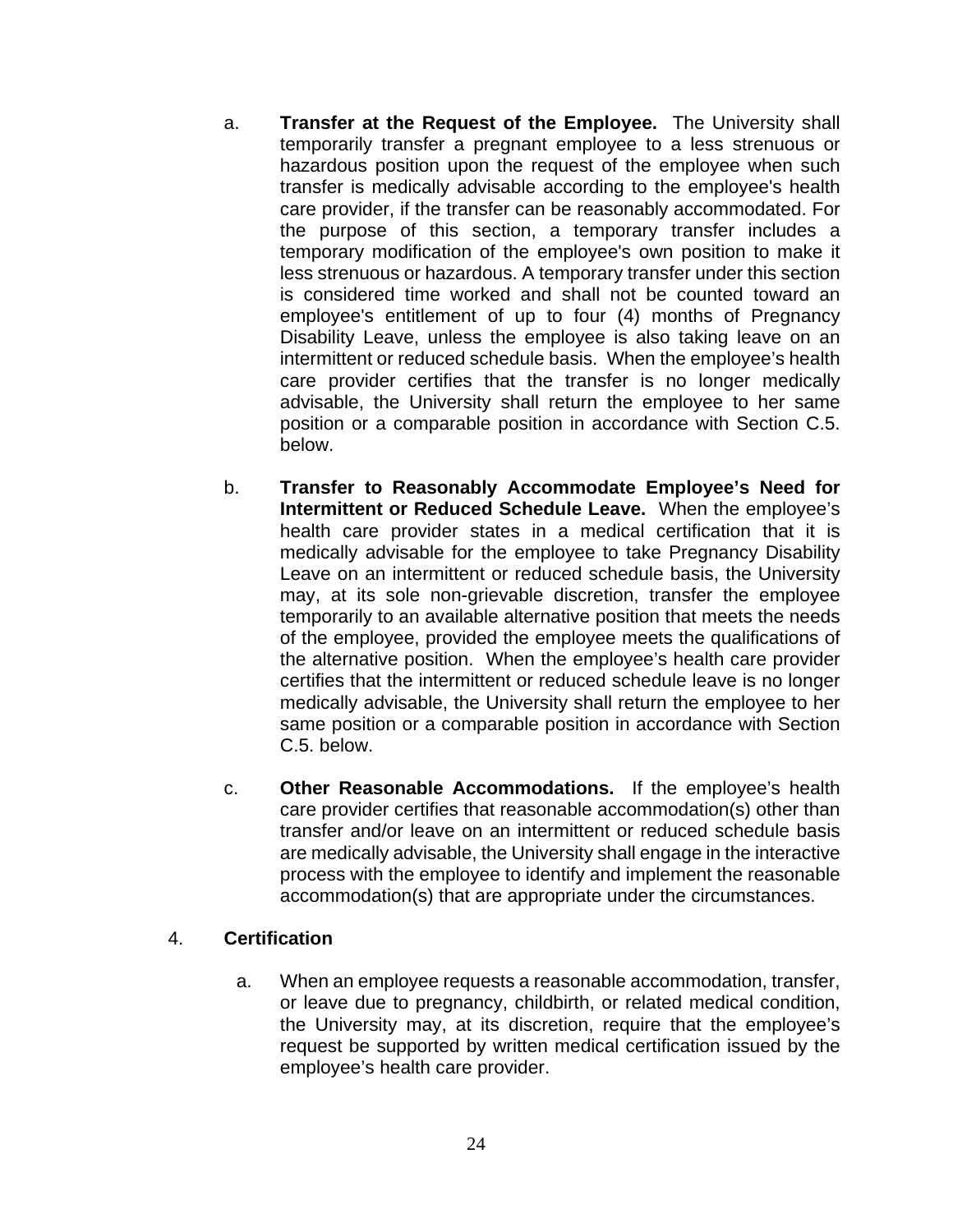- b. When a medical certification is requested in connection with the employees' request for reasonable accommodation or transfer, it shall contain the following: (a) a description of the requested accommodation or transfer, (b) a statement describing the medical advisability of the requested reasonable accommodation or transfer, and (c) the date on which the need for reasonable accommodation became or will become medically advisable and the estimated duration of need for the reasonable accommodation or transfer.
- c. When a medical certification is requested in connection with an employee's request for leave, it shall contain the following: (a) a statement that the employee needs to take Pregnancy Disability Leave because she is disabled by pregnancy, childbirth, or a related medical condition, and (b) the date on which the employee became disabled because of pregnancy and the estimated duration of the leave.
- d. Failure to provide certification for reasonable accommodation, transfer, or leave within the requested time period or as soon as reasonably possible under the circumstances may result in delay of the reasonable accommodation, transfer, or leave until the required certification is provided.
- e. The University may, at its discretion, require that an employee returning to work immediately following Pregnancy Disability Leave provide a written medical release prior to returning to work.

### 5. **Reinstatement after Pregnancy Disability Leave**

The date of reinstatement after Pregnancy Disability Leave is typically determined by agreement between the University and the employee when the leave is granted. If the actual reinstatement date differs from the original agreement or no agreement was made, the University shall reinstate the employee within two business days or, when two business days is not feasible, as soon as possible after the employee notifies the University of her readiness to return.

An employee who has taken Pregnancy Disability Leave shall be reinstated to the same position, provided that the employee returns to work immediately upon termination of the Pregnancy Disability Leave and provided that the aggregate duration of all leaves granted for a given pregnancy does not exceed four (4) months. If the same job has been abolished or affected by layoff, the employee shall be reinstated to a comparable position if the employee would have been entitled to the comparable position if she had been continuously working rather than on leave. If a comparable position is not available on the employee's scheduled date of reinstatement but a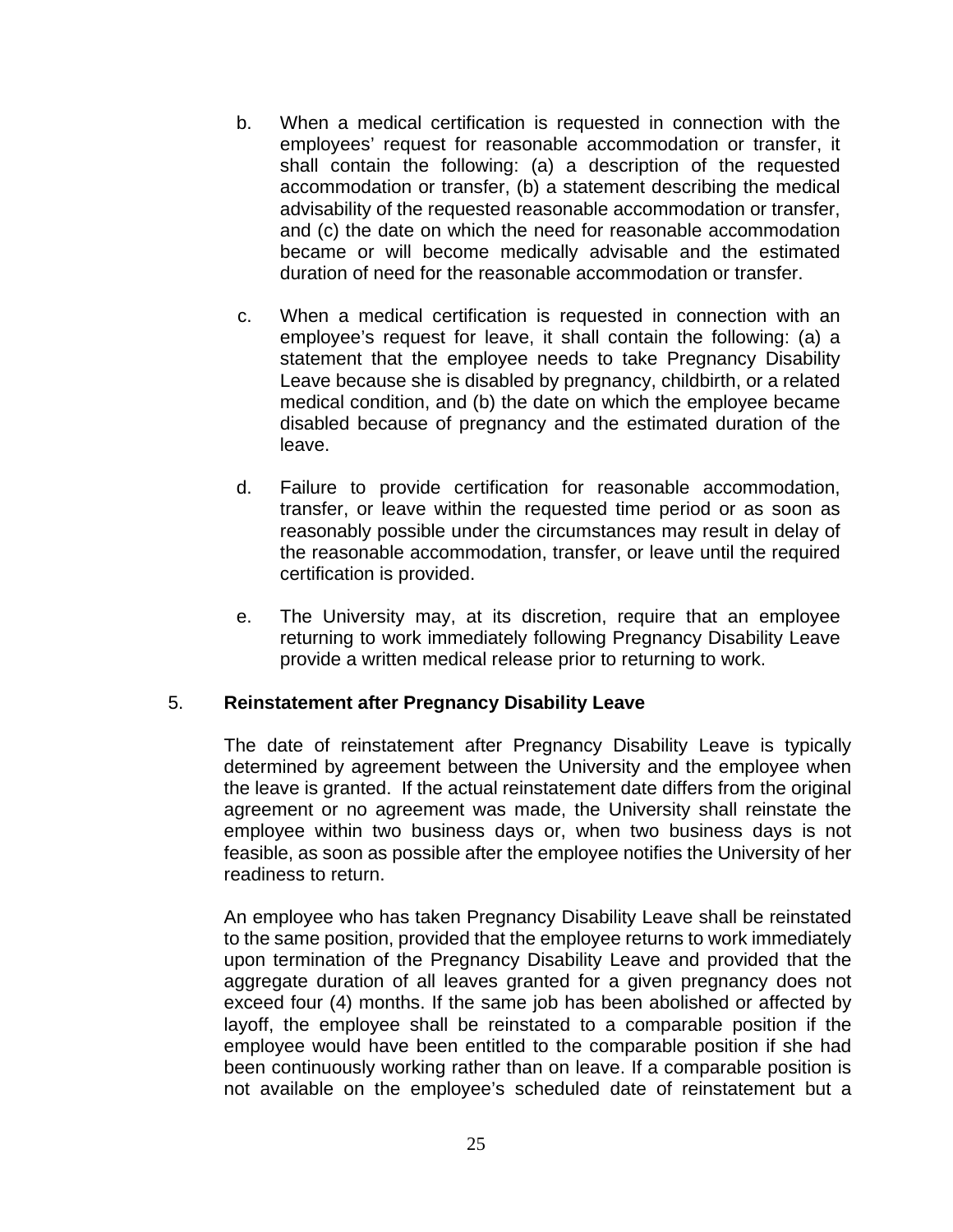comparable position or positions become available within sixty (60) days thereafter, the University shall notify the employee of the position(s). If the employee is reinstated within that sixty-day (60-day) period, the period between the employee's originally scheduled date of reinstatement and her actual reinstatement shall not be counted for purposes of any employee pay or benefits.

# 6. **Continuation of Health Benefits**

A benefits-eligible employee on Pregnancy Disability Leave shall be entitled to continue participation in health plan coverage (medical, dental, and vision) as set forth in Section B.1.h.(4). above, whether or not the Pregnancy Disability Leave also qualifies as FML.

# **D. DISABILITY LEAVES OTHER THAN PREGNANCY DISABILITY LEAVE**

A disability leave of absence is the period(s) for which an eligible career employee is granted leave from work for medical reasons in accordance with Section D.1. below. This leave includes the combined use of accrued sick leave and the disability leave of absence without pay in accordance with the provisions of this Article and Article 39 - Sick Leave. Disability leaves of absence with or without pay are provided for leaves due to non-work related illnesses or injuries.

### 1. **Eligibility**

An employee may be eligible for a disability leave of absence with or without pay when s/he has exhausted her/his twelve (12) workweek FML entitlement in a calendar year, or s/he is not otherwise eligible for FML Leave, or the employee has exhausted her four (4) month entitlement to Pregnancy Disability Leave under the Pregnancy Disability Leave Laws, and s/he:

- a. is medically incapable of performing the essential assigned functions of her/his job due to a non-work related illness or injury, and
- b. has furnished evidence of disability satisfactory to the University.

### 2. **Duration**

a. When the use of accrued sick leave and a disability leave of absence without pay are combined, a disability leave may be granted by the University for a total period of verified disability consistent with the University's obligation to reasonably accommodate a disabled employee.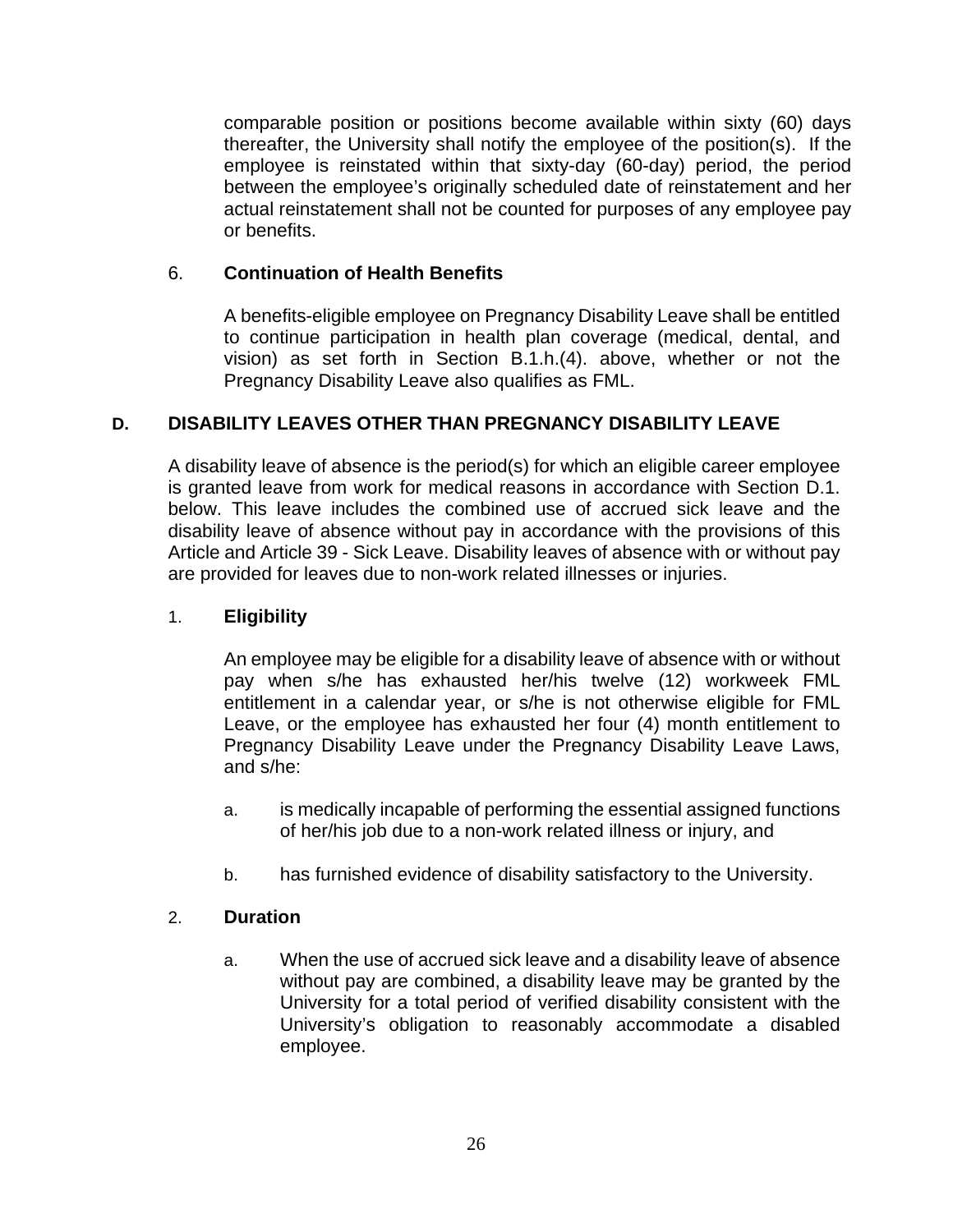- b. An employee granted a disability leave who is also applying for University disability benefits for non-work related disability purposes shall use all accrued sick leave in accordance with the University's disability plan prior to taking the disability leave without pay.
- c. An employee who is receiving long term disability payments from a retirement system to which the University contributes will be medically separated on the basis of medical condition in accordance with Article 20 – Medical Separation of this Agreement.

# 3. **Return To Work**

The employee shall not be reinstated from a medically-related leave of absence until a medical release certification is provided to the University within the time limits specified by the department. A medical release certification shall include a statement by the employee's health care provider of the employee's ability to perform the essential functions of the position, with or without reasonable accommodation.

# **E. Military Spouse/Domestic Partner Leave**

An employee who is a spouse or domestic partner of a member of the Armed Forces, National Guard, or Reserves may take this leave during a "qualified leave period" when the employee's spouse or domestic partner is on leave from a period of military conflict. "Qualified leave period" means the period during which the "qualified member" is on leave from deployment during a period of military conflict. An eligible employee shall be entitled to up to a maximum of ten (10) days of unpaid leave during a qualified leave period.

# 1. **Definitions Specific to Military Spouse/Domestic Partner Leave**

- a. **"Qualified member**" means a person who is any of the following:
	- 1) A member of the Armed Forces of the United States who has been deployed during a period of military conflict to an area designated as a combat theater or combat zone by the President of the United States, or
	- 2) A member of the National Guard who has been deployed during a period of military conflict, or
	- 3) A member of the Reserves who has been deployed during a period of military conflict.
- b. **"Period of military conflict**" means either of the following: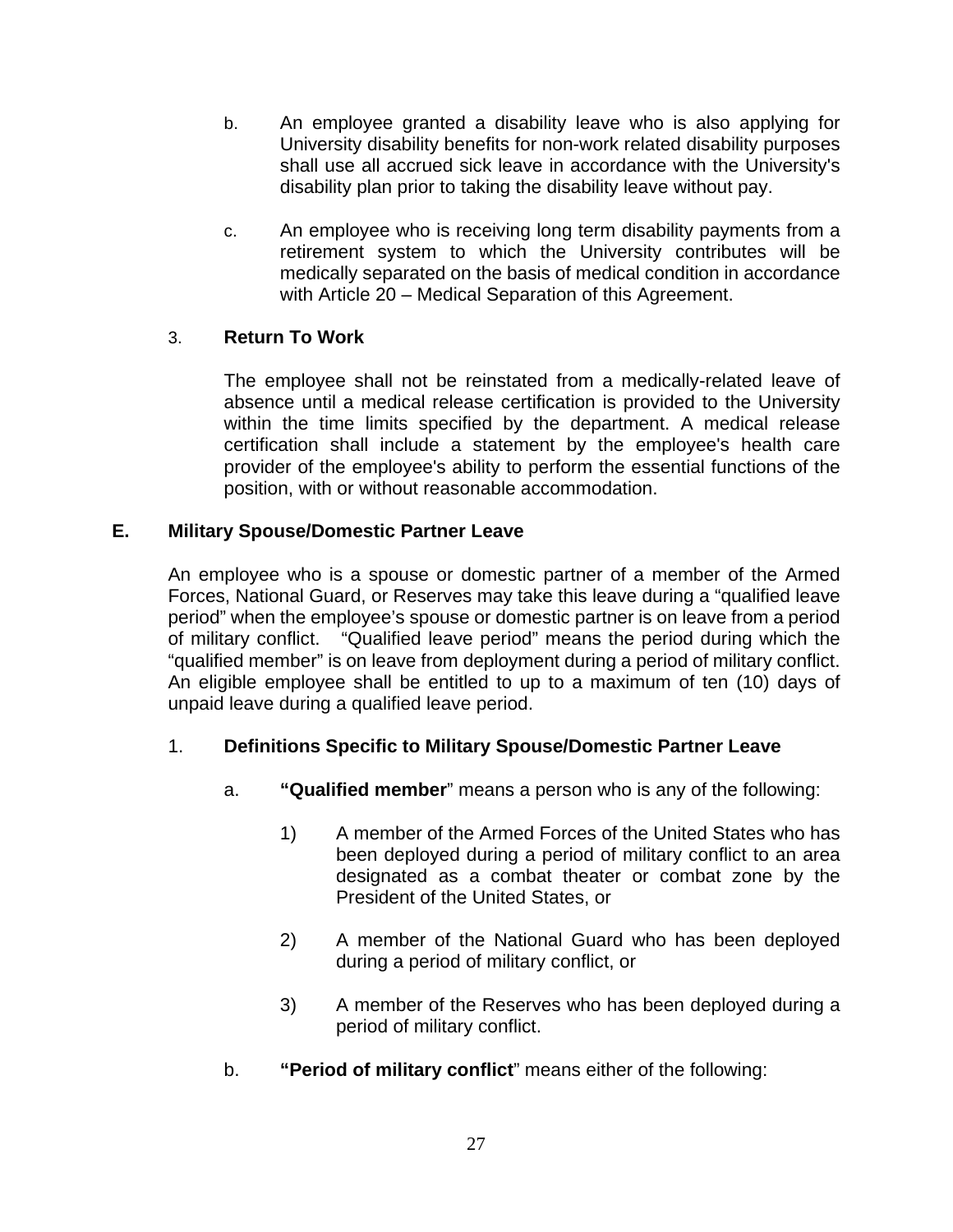- 1) A period of war declared by the United States Congress, or
- 2) A period of deployment for which a member of a reserve component is ordered to activity duty, as defined in Military & Veterans Code section 395.10.

# 2. **Eligibility**

To be eligible, an employee must satisfy all of the following criteria:

- a. Be a spouse or domestic partner of a "qualified member";
- b. Perform services for the University for an average of twenty (20) or more hours per week;
- c. Provide the University with notice, within two business days of receiving official notice that the qualified member will be on leave from deployment, of the employee's intention to take the leave; and
- d. Submit written documentation certifying that the qualified member will be on leave from deployment during the time that leave is being requested by the employee.

#### 3. **Substitution of Paid Leave**

This leave is unpaid leave, except that an employee shall use accrued vacation time and compensatory time off (CTO) prior to taking leave without pay.

### **F. PERSONAL LEAVES OF ABSENCE WITHOUT PAY**

- 1. A non-probationary career employee may be granted a Personal Leave of Absence without Pay at the sole non-grievable discretion of the University. Such leave shall not exceed six (6) calendar months. Personal Leave without Pay shall not be considered a break in service and shall not determine eligibility for benefits except that the regulations of the retirement systems must be specifically checked to determine the effects of such leave without pay on retirement benefits.
- 2. Notwithstanding the foregoing, the University at its sole non-grievable discretion may approve extension of a personal leave of absence without pay for a total leave of not normally more than twelve (12) months.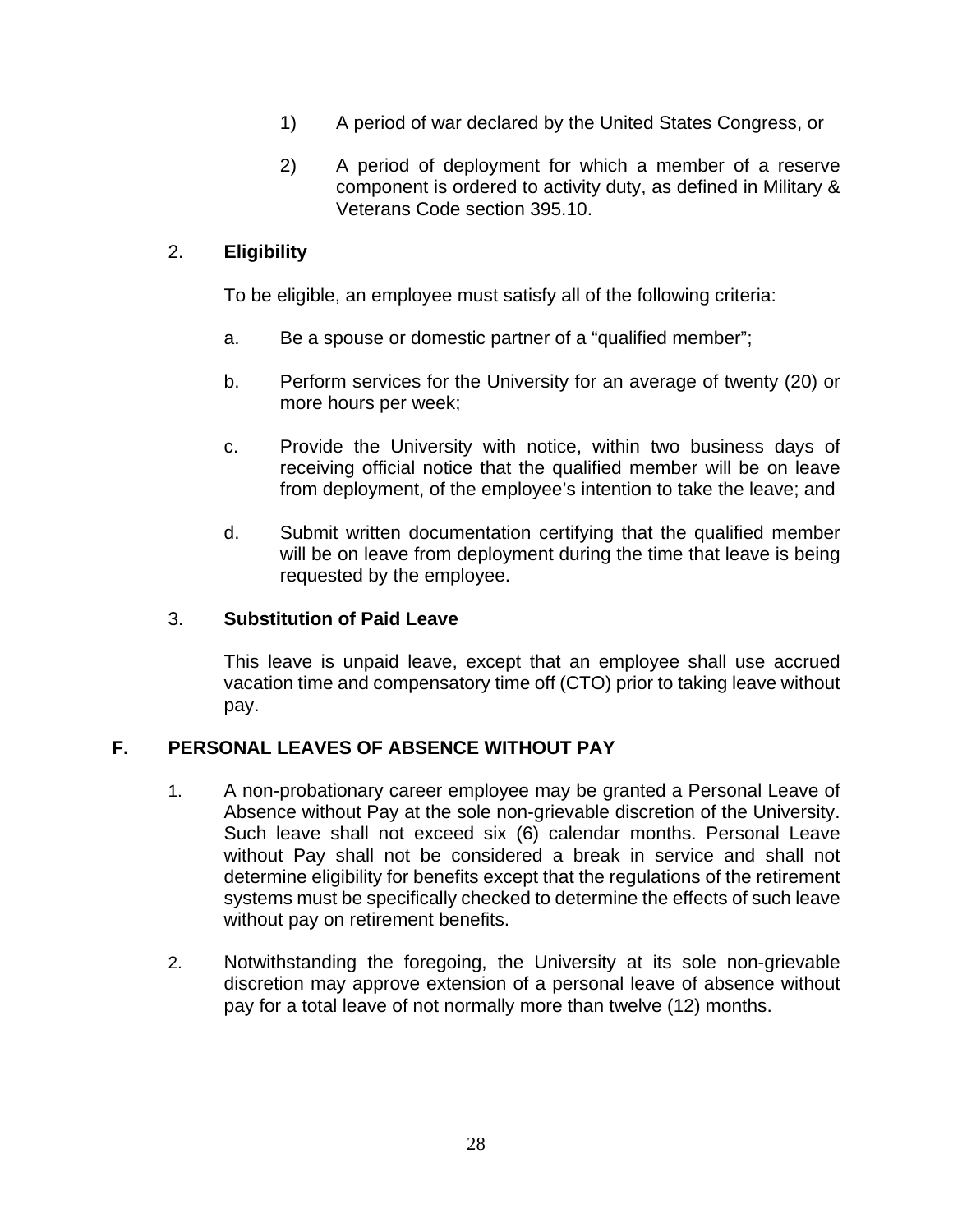# **G. LEAVES OF ABSENCE WITH PAY**

# 1. **Jury Duty/Grand Jury Duty**

A full-time employee in a career position on any shift or work schedule who is summoned to required jury duty shall be granted leave with pay for actual time spent on jury service and in related travel, not to exceed the number of hours in the employee's normal work day and the employee's normal workweek. A part-time employee in a career position who is summoned to required jury duty shall be granted leave with pay for actual time spent on jury service and in related travel which occur during the employee's regularly scheduled hours of work. When an employee's scheduled jury duty hours do not generally coincide with the employee's scheduled shift, the University will, upon request of the employee and subject to operational needs, change the employee's shift assignment. In the event the employee's shift assignment is changed to a shift that has a shift differential, such differential shall not apply when the change in assignment is made to accommodate the employee's jury duty.

### 2. **Voting**

An employee shall be granted leave with pay, up to a maximum of two (2) hours, for voting in a statewide primary or general election if the employee is scheduled to work eight (8) hours or more on that day and does not have time to vote outside of working hours.

### 3. **Blood Donations**

An employee may be granted leave with pay, up to a maximum of two (2) hours, for donating blood during regularly scheduled hours of work.

# 4. **Administrative Or Legal Proceedings**

- a. When an employee is attending administrative or legal proceedings as directed by the University or is subpoenaed by the University to appear as a witness in an administrative or legal proceeding, leave without loss of straight time pay will be granted for actual time spent in the proceedings and in related travel not to exceed the number of hours in the employee's normal work day and workweek.
- b. An employee subpoenaed by the State or a political subdivision thereof when the State or political subdivision is prosecuting a person for an offense that the employee, by virtue of being on University premises during scheduled work hours, witnessed shall be granted leave without loss of straight time pay for actual time spent in the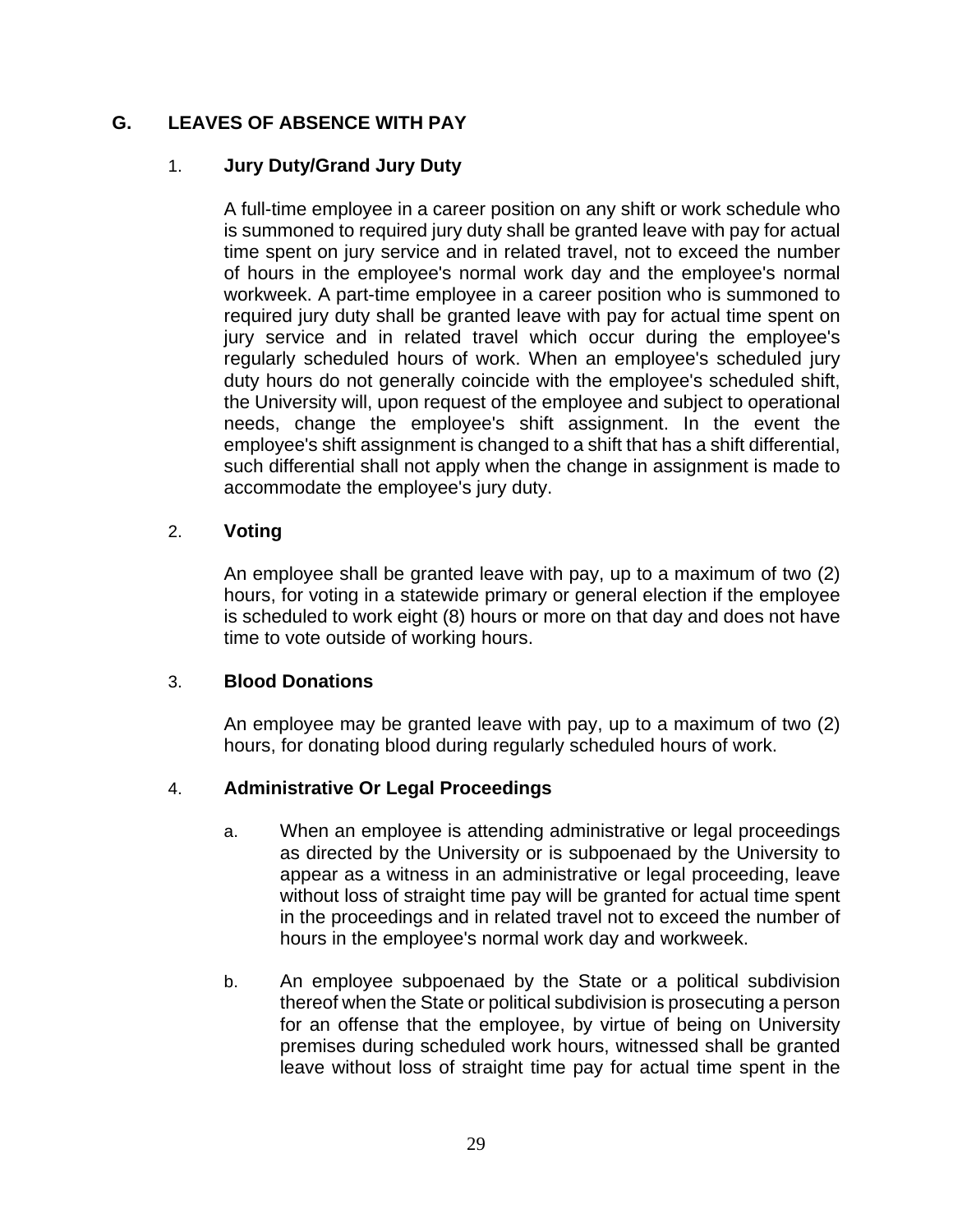proceedings and in related travel time not to exceed the employee's normal work day and workweek.

c. The granting of leave without loss of straight time pay status for other employment-related situations where an employee has been subpoenaed shall be at the sole non-grievable, non-arbitrable discretion of the University.

# 5. **Emergencies**

In the event of natural or man-made emergencies, an employee may be granted leave with straight time pay during regularly scheduled hours of work for the period of time authorized by the University. The granting of such leave and the period of time shall be at the sole, non-grievable discretion of the University.

# 6. **University Functions**

At the sole, non-grievable discretion of the University and on a campus by campus or within a campus basis, an employee may be granted leave during regularly scheduled hours of work to attend Commencement exercises, Charter Day exercises and other University meetings or functions as designated by the University. Such leave, when granted, shall be without loss of straight-time pay.

# **H. CATASTROPHIC LEAVE PROGRAMS**

Bargaining unit employees may participate, as donors and recipients, in Catastrophic Leave programs according to local campus/hospital/LBNL procedures and Article 39 - Sick Leave, Section G.

# **I. LEAVE FOR BONE MARROW OR ORGAN DONATION**

An employee who wishes to donate bone marrow to another person may use up to five (5) calendar days of accrued vacation, sick leave, compensatory time off, and/or leave without pay during a calendar year.

An employee who wishes to donate an organ for transplant may use up to thirty (30) calendar days of accrued vacation, sick leave, compensatory time off, and/or leave without pay during a calendar year.

An employee may be required to submit medical documentation supporting the request for leave and/or return to work.

Additional leave may be available to an employee donating bone marrow or an organ under Family and Medical Leave (see Section B. of this Article above) if the employee's condition qualifies as a serious health condition under the circumstances.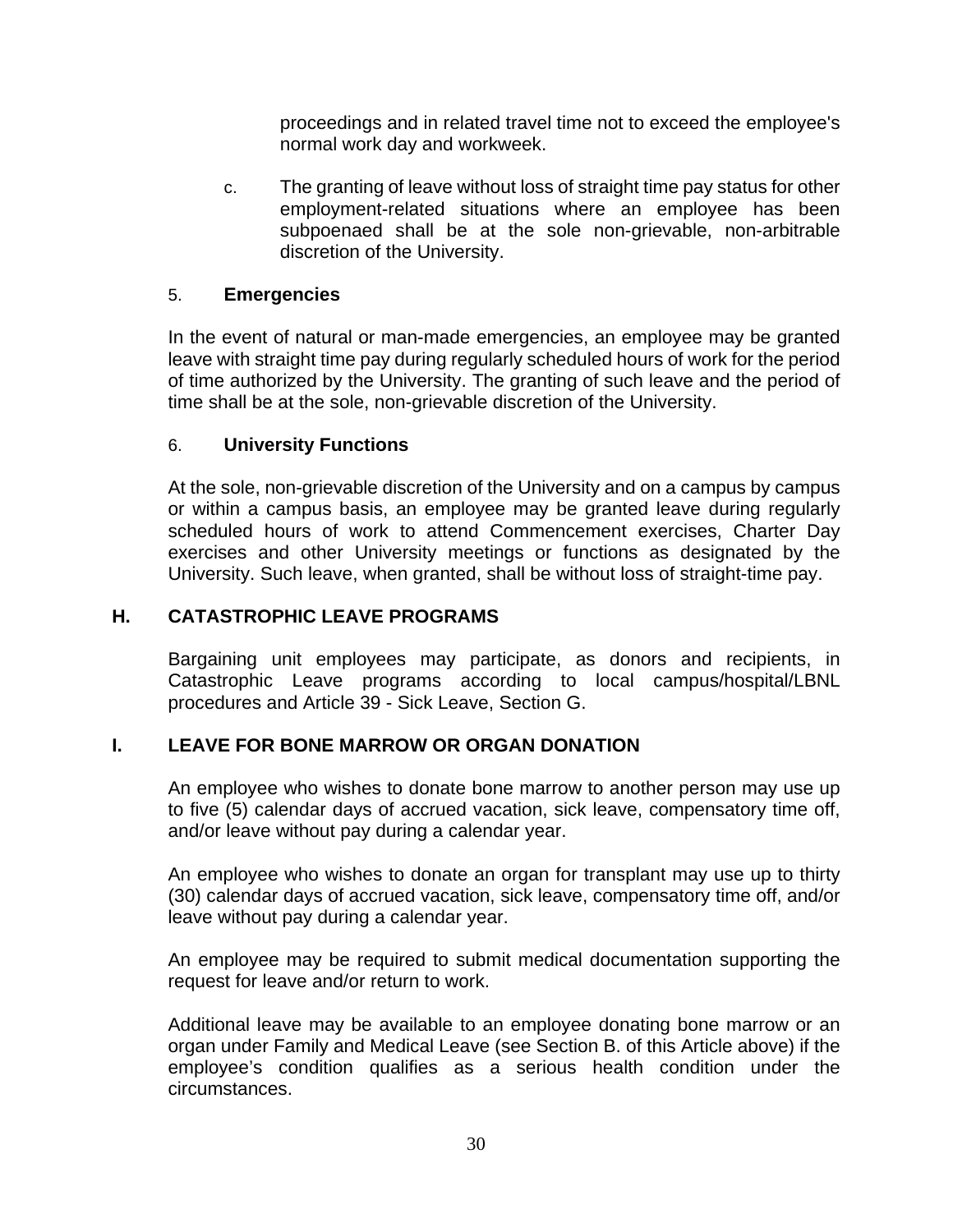# **J. LAWRENCE BERKELEY NATIONAL LABORATORY**

#### **Bereavement Leave**

LBNL recognizes the importance of family and the difficulties employees face following the death of a family member or another person close to the family. The Laboratory provides time off for this purpose.

1. **Eligibility for bereavement leave:** All employees are eligible to take paid or unpaid bereavement leave. Employees eligible to accrue sick leave may use a portion of their accrued sick leave for paid bereavement leave.

# 2. **Use of bereavement leave**

- a. For the death of a family member (spouse, domestic partner, parent, child, sibling, grandparent, grandchild, in-law, or steprelative in the same relationship) or person residing in the employee's household: Up to ten (10) days for each family member or person residing in the household.
- b. For the death of an individual who is not a family member or person residing in the employee's household: In total, up to five (5) days in a calendar year.
- c. If an employee requires more than the time allowed for bereavement leave, he/she may request an unpaid personal leave of absence or may use any accrued vacation leave.
- d. An employee may not use accrued sick leave as bereavement leave:
	- i. As a personal day off. Employees must use vacation for a personal day off.
	- ii. After his/her effective date of separation, retirement or layoff.
	- iii. In excess of his/her scheduled hours of work (e.g., an employee scheduled to work six hours a day would not take eight hours of bereavement leave a day) up to a maximum of eight hours per day and 40 hours per week, including extended workweek situations.
	- iv. During work deferment or leave without pay.